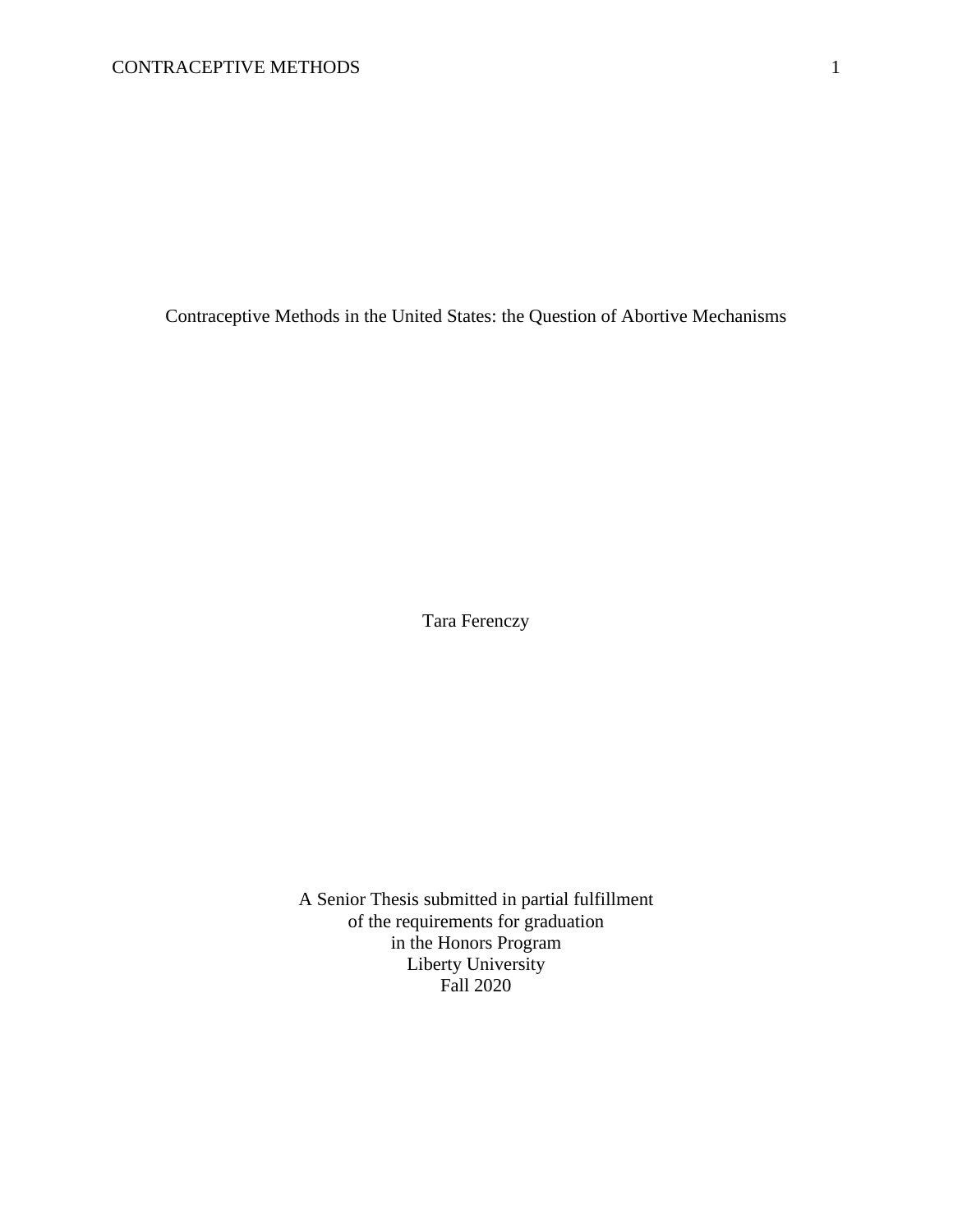Acceptance of Senior Honors Thesis

This Senior Honors Thesis is accepted in partial fulfillment of the requirements for graduation from the Honors Program of Liberty University.

Tracey M. Turner, Ed.D., Ed.S., M.S.N., RNC-OB Thesis Chair

\_\_\_\_\_\_\_\_\_\_\_\_\_\_\_\_\_\_\_\_\_\_\_\_\_\_\_\_\_\_

Deidra M. Simpson, Pharm.D. Committee Member

\_\_\_\_\_\_\_\_\_\_\_\_\_\_\_\_\_\_\_\_\_\_\_\_\_\_\_\_\_\_

James H. Nutter, D.A. Honors Director

\_\_\_\_\_\_\_\_\_\_\_\_\_\_\_\_\_\_\_\_\_\_\_\_\_\_\_\_\_

\_\_\_\_\_\_\_\_\_\_\_\_\_\_\_\_\_\_\_\_\_\_\_\_\_\_\_\_\_\_ Date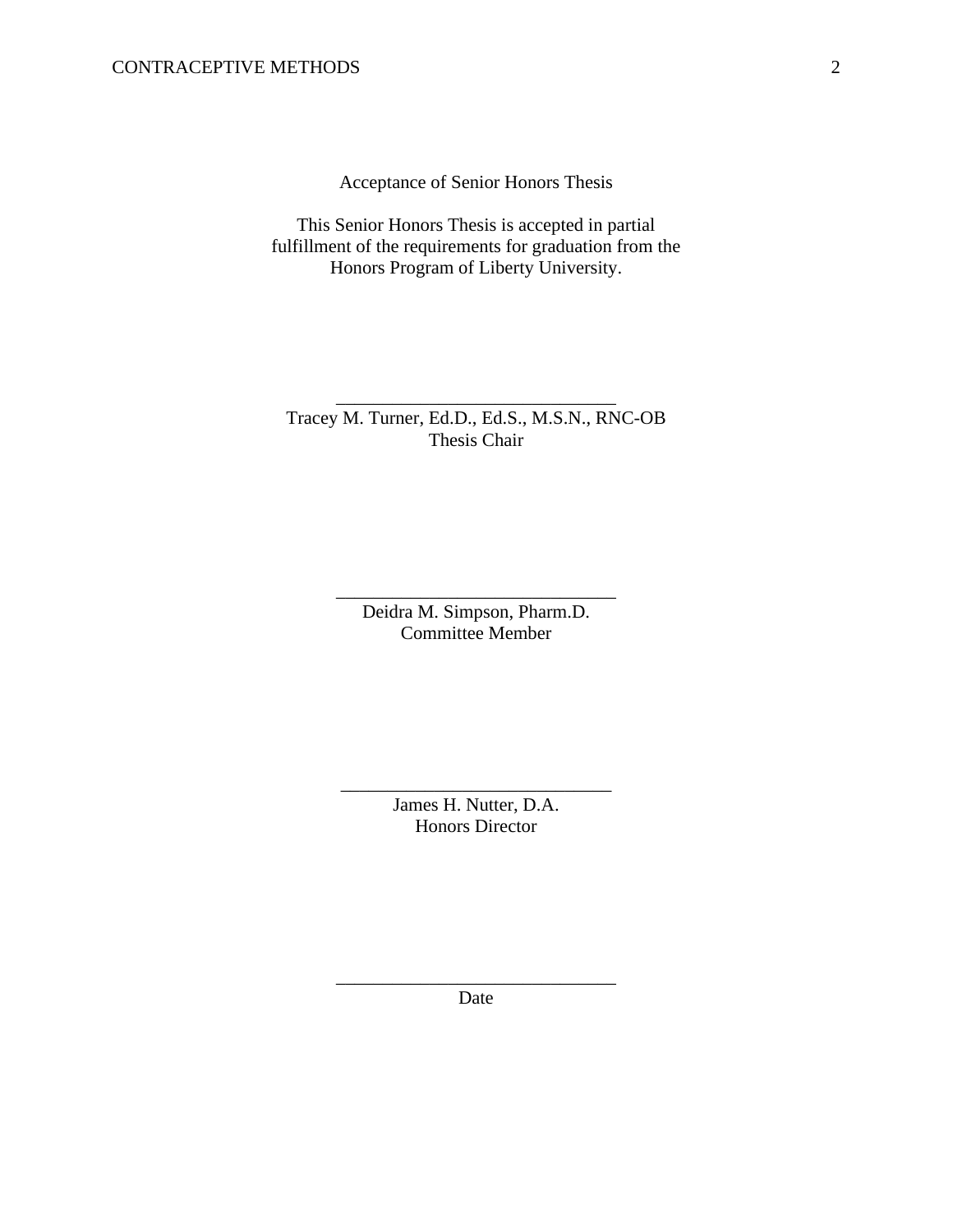# **Abstract**

This thesis reviews the many methods of contraception available in the United States. Although society's understanding of women's health has become a major topic, there is still a significant deficit of information regarding how the accessible methods affect women's bodies, specifically reproductive tissue. The thesis analyzes numerous contraceptive options focusing specifically on the mechanisms of action to determine whether options have abortifacient properties so that readers may develop educated opinions regarding medical and ethical uses. Information involving strengths and limitations of each technique and the effects on both the female body and the reproductive material assist in understanding the process by which proposed outcomes are reached and the specificity of whether they have accomplished only their intended goal.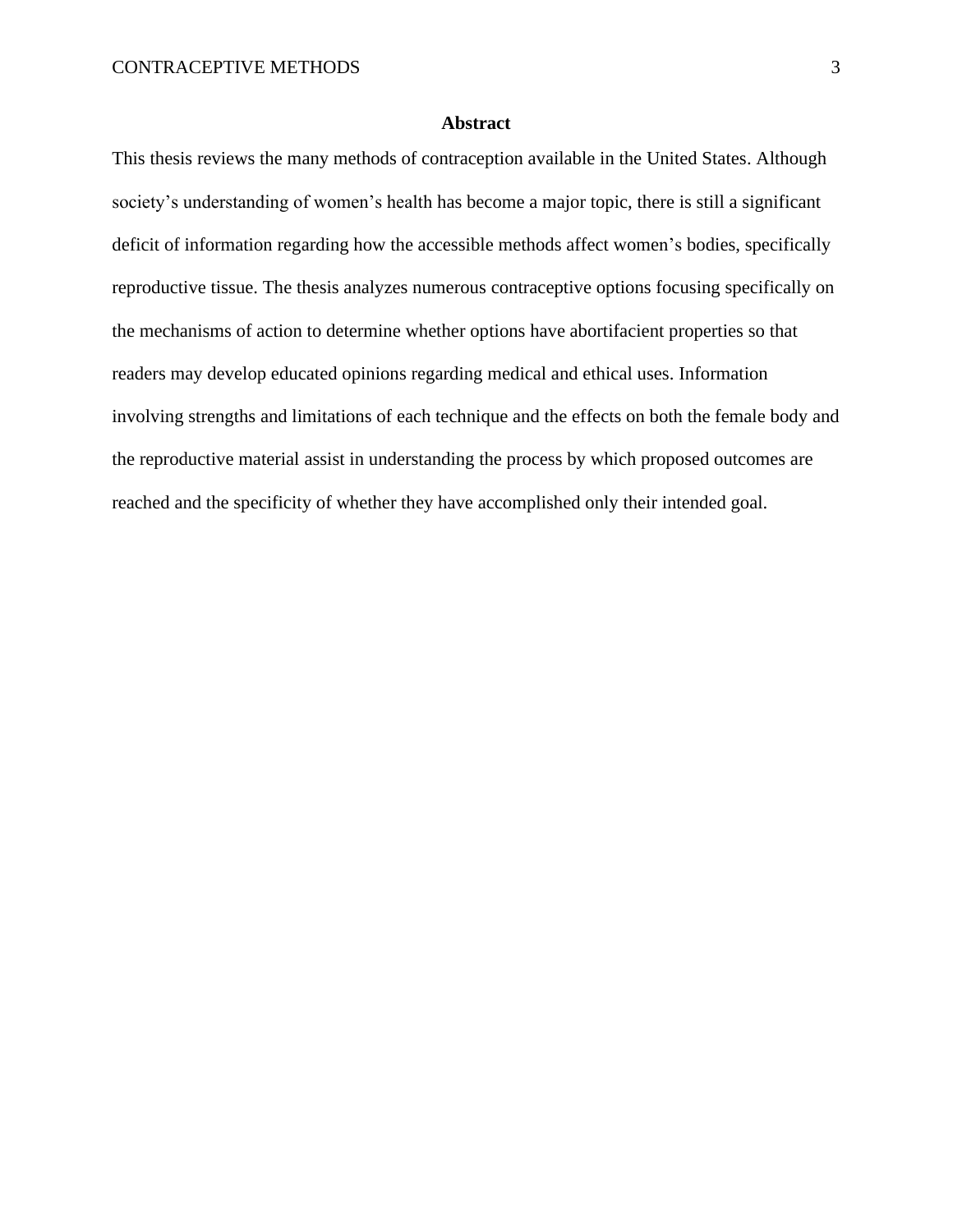With a dramatic transformation in American society in recent years, there has been a newly developed promotion of women's health and the social acceptance of the termination of pregnancies. These subjects enter the cultural sphere with a shortage of commonplace information which leaves people questioning how to make an opinion of their own outside of the one that the outspoken media hands to them by the outspoken media. Although the media currently publicizes these topics, especially that of abortion, extensively, society has concentrated insufficient attention on mechanisms of contraception. The topic of contraception is taboo in many families, religions, and schools. In general, women are aware of their options when they do not desire a pregnancy, but the majority understand hardly more than the basics of contraception. Initially avoiding the pregnancy entirely could prevent all the associated ethical dilemmas. And yet, many of these options to prevent the pregnancy are abortifacients in nature based on their mechanism of action to block implantation after conception. Once a woman thoroughly understands the mechanism of action, she can feel comfortable making an educated decision about her health. With an emphasis on the different ways that hormonal contraceptives impact the body in an abortive nature, this thesis will categorically examine the major forms of contraception, focusing on effectiveness, strengths, limitations, and mechanisms of action to reach the intended result.

#### **An Overview of Methods**

Contraception covers a wide expanse of techniques including either natural or artificial methods. The natural or fertility-based awareness methods involve abstinence, natural family planning, lactational amenorrhea, and coitus interruptus. The artificial methods can be further broken down into barrier, hormonal, intrauterine, and permanent methods. Barrier methods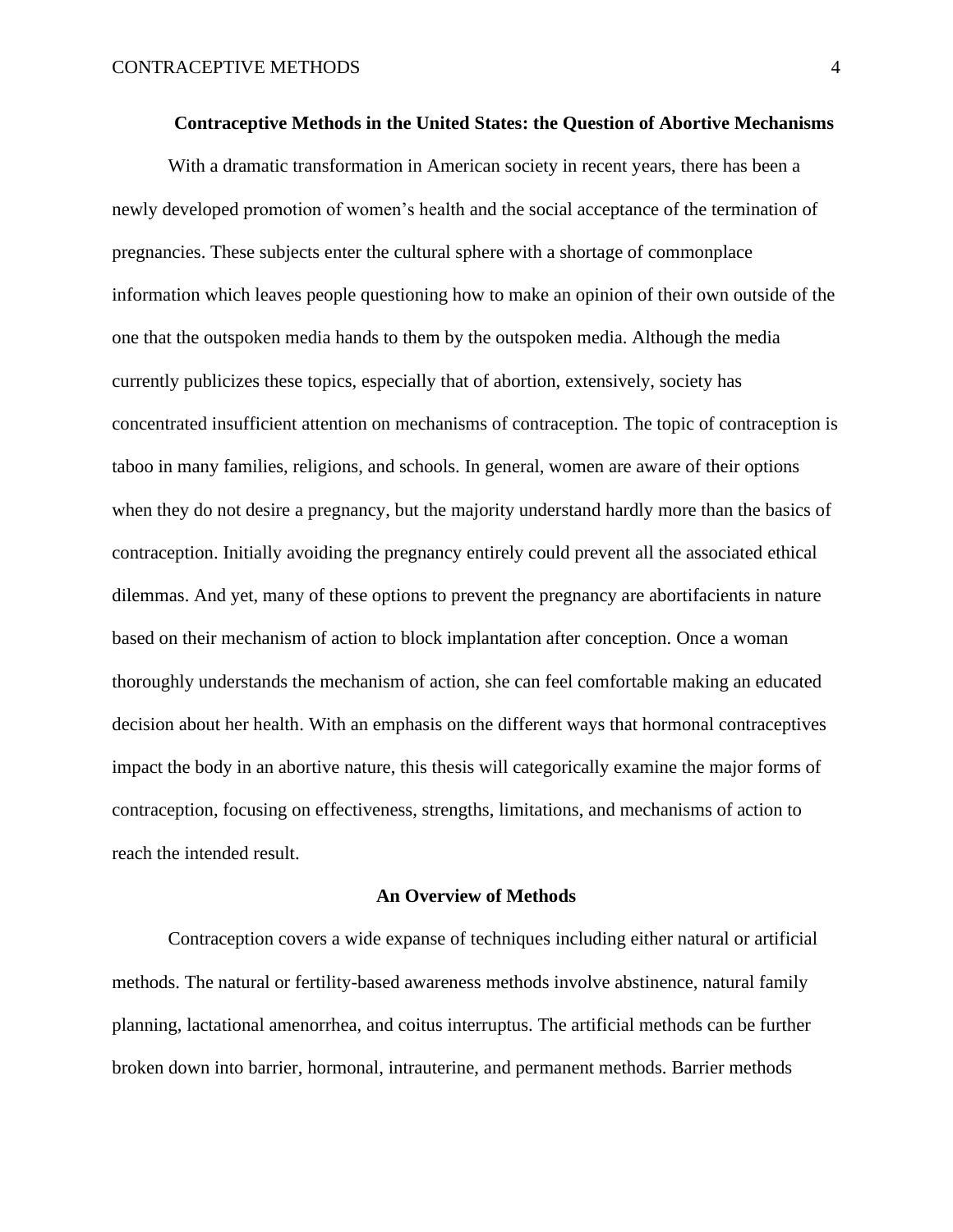include condoms, diaphragms, cervical caps, sponges, and spermicides. Hormonal methods include combined oral contraceptive pills, progestin-only pills, implants, injections, patches, and vaginal contraceptive rings. Intrauterine methods focus on types of intrauterine devices. Permanent methods of sterilization involve tubal ligation, vasectomy, and sterilization implants. This thesis will further discuss each method to instill valuable knowledge.

#### **Natural Methods**

Natural methods are nonpharmacological options of contraception, including abstinence, natural family planning, lactational amenorrhea, and coitus interruptus. Most of these methods are formed from a foundational knowledge of the physiology of female reproductive organs and how it pertains to avoidance of pregnancy. With these types of birth control, there should not be any fertilization of an egg, making the dispute over abortive mean moot. And yet, some of these forms of birth control are still morally debated among different religious and philosophical groups who consider the methods to interfere with a supernatural being or force. For instance, the Catholic Church, similar to Judaism and Islam, is opposed to contraception because it produces a negative connotation on the subject of the procreative inevitability of sexuality and treats an eventual child as a negative consequence (Belmonte et al., 2018). The key strength of these methods is that they avoid unnecessary medical risks and complications. For example, other methods may require physician appointments with medical costs and procedures or prescriptions with hormonal alterations that could negatively influence health. Major shortcomings include the education and self-discipline they require, as well as the inconvenience and interference with sexual intimacy. Outside of abstinence, no one can guarantee the efficacy of these natural methods, though many methods have high success rates.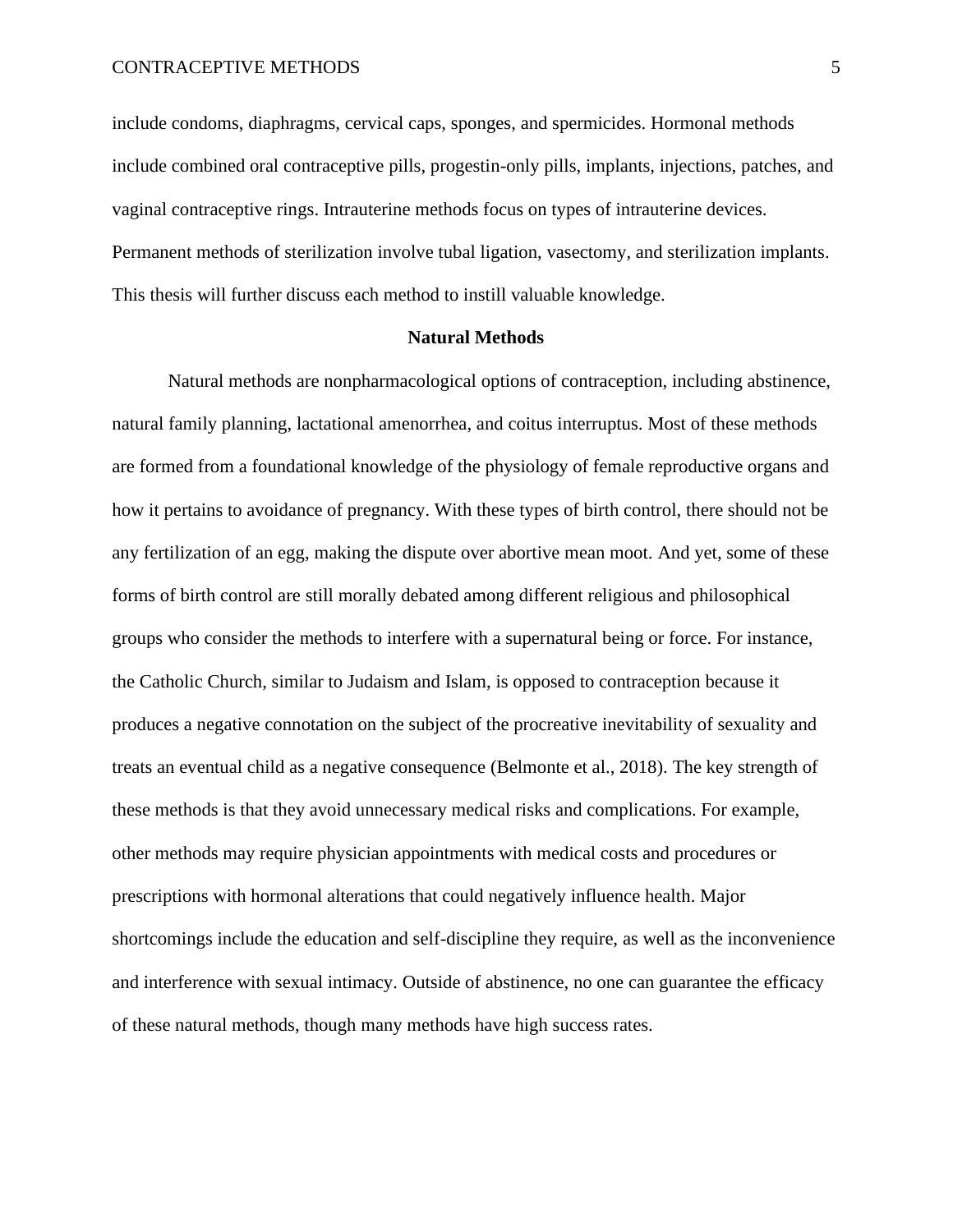## **Abstinence**

Abstinence refers to not engaging in any form of sexual activity or genital contact encompassing vaginal, oral, or anal interaction (Health & Human Services, 2019). Abstinence is the healthiest way to prevent teen pregnancy (American Pregnancy Association, 2019). This is related to the lack of material touching or entering the body. Therefore, there is no risk of side effects. As far as its effectiveness, it is the only 100% successful method of preventing pregnancy and sexually transmitted infections (STIs) and thus, the most effective form of birth control (Health & Human Services, 2019). However, for complete achievement of the intended goal, people must practice abstinence consistently with commitment from both partners. The mechanism of action, although seemingly evident as sexual activity does not occur, works by ensuring sperm cells in semen never enter the vagina to meet an egg for fertilization (Health & Human Services, 2019). This way, there is no exchange of bodily fluids resulting in an inadequate environment for reproduction (American Pregnancy Association, 2019). The lack of fertilization verifies that there is no risk for abortifacient characteristics in this form of birth control.

Abstinence provides many strengths and limitations, avoiding pregnancy being at the top of the list of advantages. Abstinence decreases the risk of developing STIs and cervical cancer, has no side effects nor health risks, does not require medical appointments, is free and readily available, can be long term or for only a time in different seasons of life (American Pregnancy Association, 2019; Health & Human Services, 2019). "Relationships that involve sexual intercourse are filled with physical, emotional, and psychological risks," all of which abstinence prevents (American Pregnancy Association, 2019, para. 7). As for shortcomings, willpower and discipline are necessary, abstaining may be difficult in the moment, and, if poorly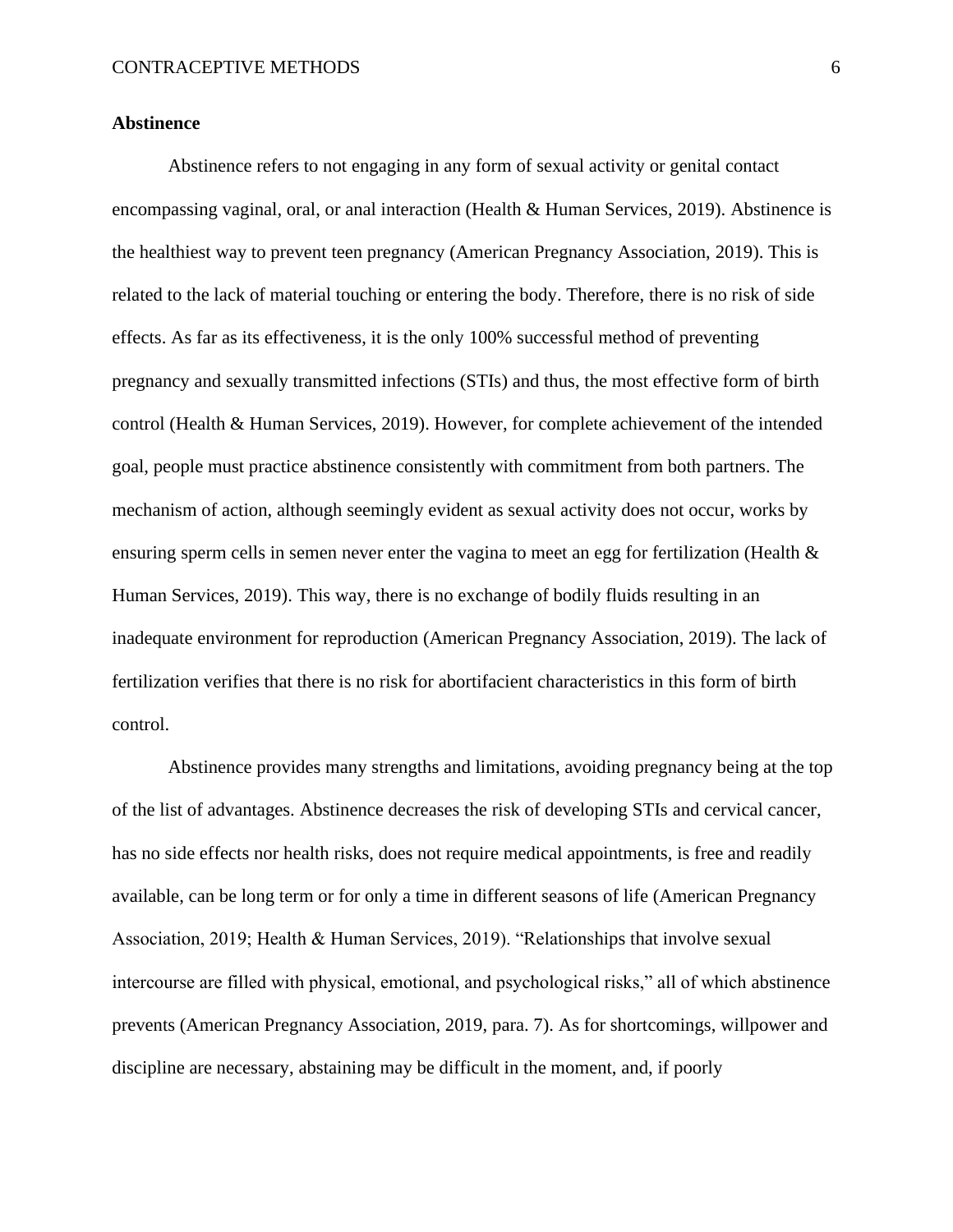communicated, partner pressure may overcome the determination (American Pregnancy Association, 2019; Health & Human Services, 2019). The restrictions of abstinence may make the method unappealing, yet for some, it is the ideal form of contraception, especially considering the guaranteed achievement rate at averting pregnancy.

## **Natural Family Planning**

Natural family planning involves a collection of approaches for pregnancy prevention, including the calendar rhythm, standard days, two day, ovulation, and Sympto-Thermal method by understanding monthly patterns of fertility to know when pregnancy is more likely so that people can avoid intercourse (Health & Human Services, 2019). This fertility awareness method works by teaching women to identify signals of fertility and to keep a record of the monitoring. Sexual activity does not occur during fertile portions of the month. The educational training in anatomy and physiology necessary to use this method accurately includes understanding length of menstrual cycle, hormone levels, body temperature, cervical mucus secretion characteristics, and cervical positioning (Family Planning, 2019). For women who have a 28 to 30-day menstrual cycle, ovulation usually occurs within the twelfth and fourteenth days (USC Fertility, 2020). While sexual activity before ovulation resulted in ovulation, no pregnancy was followed if sexual activity occurred only after ovulation (USC Fertility, 2020). People can combine any of the approaches of this method for optimal prevention of pregnancy in a style that does not utilize any drugs or devices. When people follow all these components, the average success rate at avoiding pregnancy is 90% (Family Doctor, 2017). On the other hand, if people follow the method perfectly, it can be up to 99% effective (National Health Services, 2018). The mechanism of action of preventing sperm contact with eggs during the fertile window bears no consideration towards abortifacient techniques.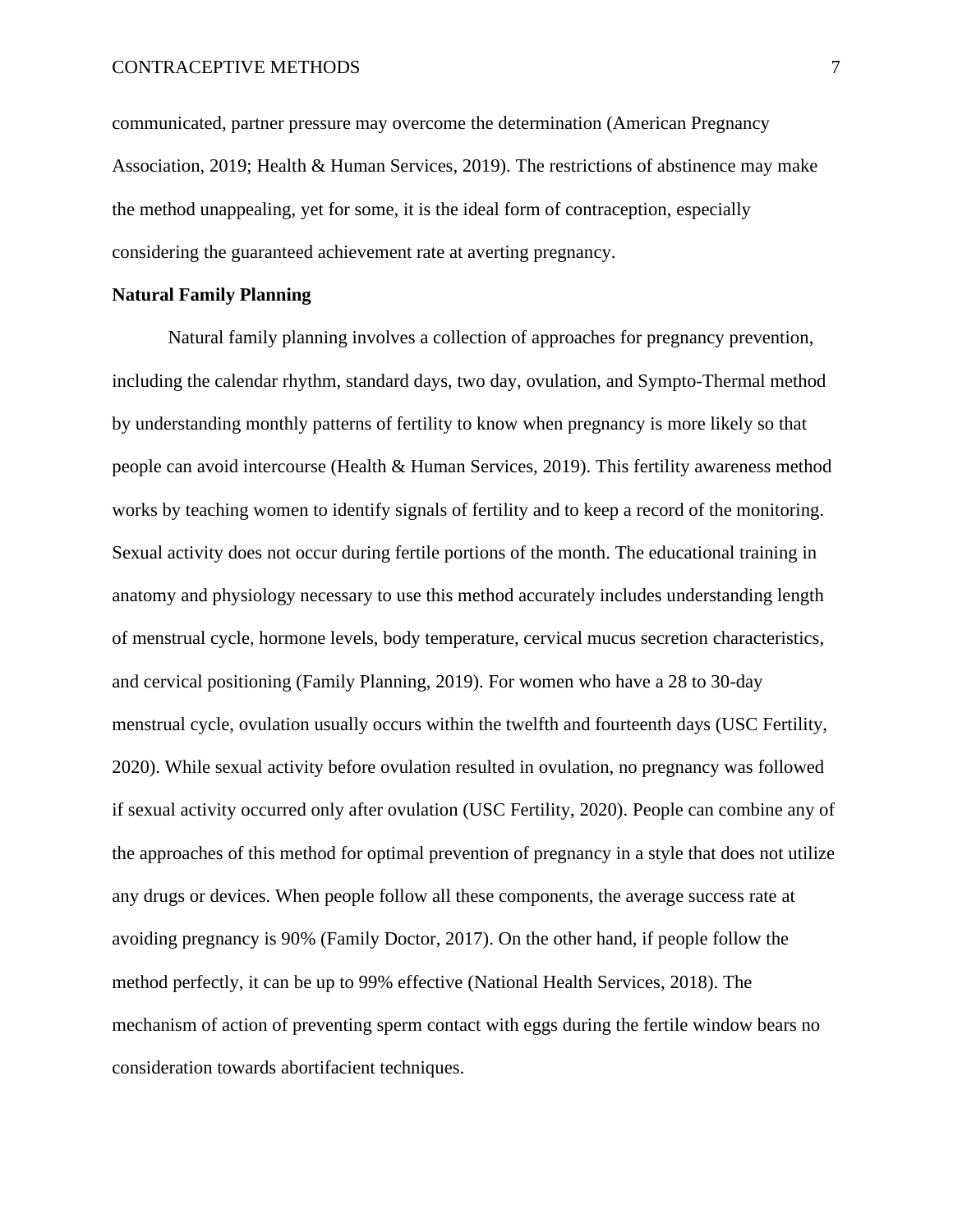Multiple strengths and limitations sway women towards or away from the use of natural family planning. Strengths of this method include little to no financial burden, lack of side effects, meets spiritual standards, and can be stopped at any time without effect on menstrual cycle (Family Doctor, 2017). Limitations of fertility awareness are that it may not be conducive to breastfeeding, may cause irregular menstrual patterns, and involves keeping a careful and constant record of scheduled ovulation that may not always be perfectly consistent (Family Doctors, 2017). For best results, a trained specialist should teach how this method works, and this may not be possible financially. Illness, stress, travel, lifestyle, and hormonal treatment may affect fertility indications, so that information is not reliable (National Health Services, 2018). This would nullify the value of monitoring the body. Limitation of natural family planning include that it offers no protection against STIs; sexual activity will need to be avoided or another form of contraception will be required during ovulation; a few months of practice may be necessary before an acceptable grasp of the method is met; and continuous commitment is essential (National Health Services, 2018). Fertility awareness demands responsibility but may be the best option for some seeking an alternative birth control.

#### **Lactational Amenorrhea**

Lactational amenorrhea refers to the deterrence of egg production, ovulation, and therefore pregnancy while solely breastfeeding on demand for the first six months after giving birth (National Health Services, 2018). Exclusively breastfeeding entails feeding the infant every four hours during the day and six hours during the night which causes the body to stop ovulating naturally, resulting in the inability to get pregnant regardless of sexual activity (Planned Parenthood, 2020). Because ovulation is not occurring, menstruation is also absent, hence, the name amenorrhea. In other words, the mechanism of action of this method is that of preventing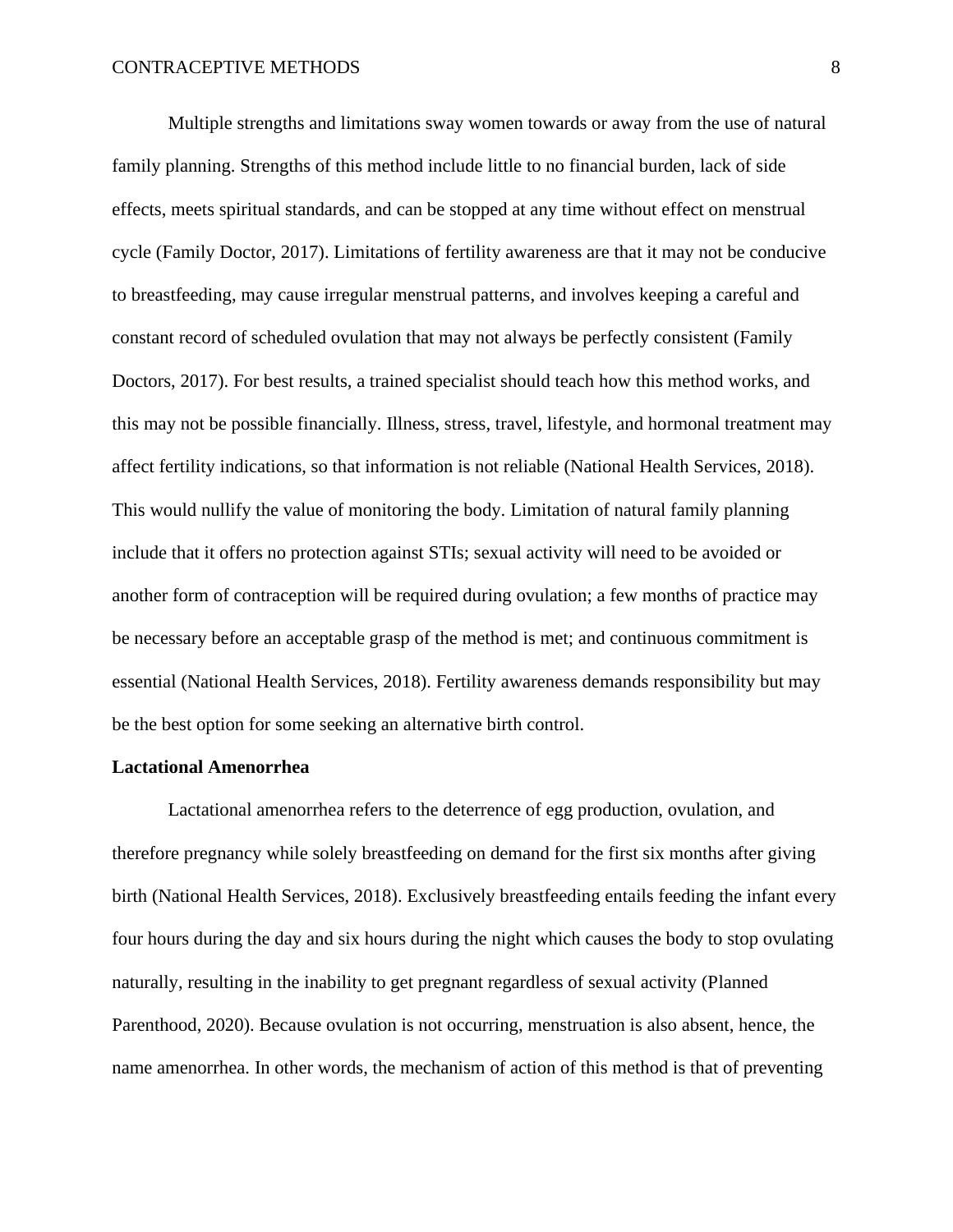ovulation, or the release of an egg, so that sperm cells do not encounter an egg during sexual activity. Because the sperm cannot fertilize the egg, there is no question of whether this method has any abortive mechanisms. The Institute for Reproductive Health conducted a study that found that lactational amenorrhea is a safe, convenient, short-term way to delay pregnancy with an average of 99.2% efficacy rate (Coly, 2019). As with all birth control methods other than abstinence, there is still a risk of an unwanted pregnancy.

Strengths of this form of birth control include that it is free, safe, immediately preventative once nursing is begun, does not interrupt intimacy, decreases risk of breast cancer, decreases postpartum bleeding, no prescription and little to no medical appointments are necessary, and breastfeeding is already recommended for best practice of infant nutrition benefiting both the baby and the mother in numerous ways (Planned Parenthood, 2020). This method was developed to let women count on breastfeeding as a natural form of birth control because breastfeeding suppresses fertility in the first few months postpartum. A woman can consider this method if her menstrual period has not reappeared since delivery, she is not supplementing infant nutrition with other food or drink but rather feeding on demand regularly day and night, and if the baby is younger than six months old (Coly, 2019). Due to these restrictions, this is only an option for a small population. When all criteria are met, there is only a 1.2% risk of pregnancy (Coly, 2019). Additional disadvantages include that this method should not be used if the newborn has specific metabolic disorders, the mother has human immunodeficiency virus, acquired immunodeficiency syndrome, or active tuberculosis, or if the mother uses certain drugs such as mood-altering drugs, reserpine, ergotamine, cyclosporine, bromocriptine, radioactive drugs, lithium, and anticoagulants (Coly, 2019). These mainly relate to the potential of cross-contamination through breast milk which would harm the mother or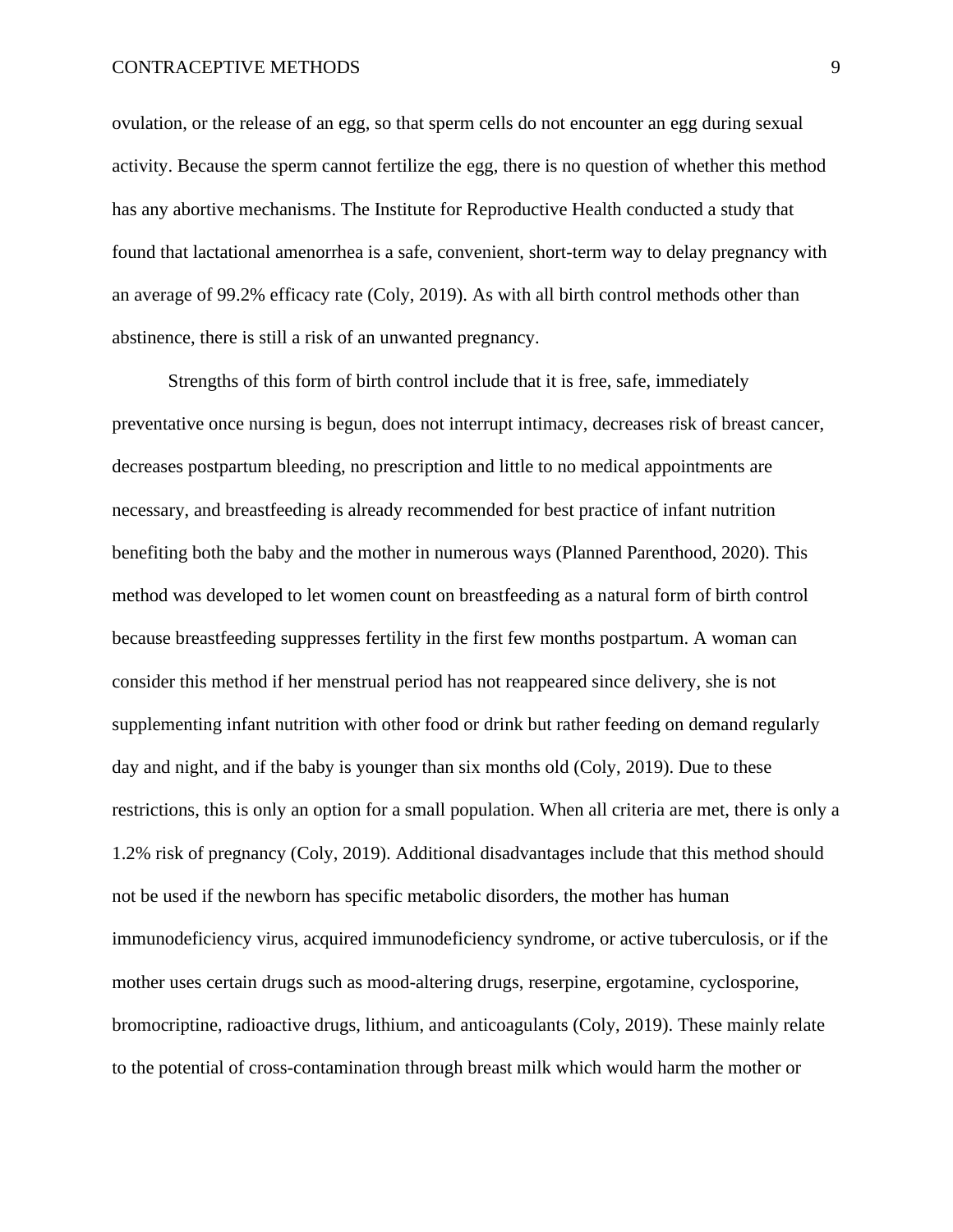baby. The drawbacks of this method also include that it is not a long-lasting method only working for up to six months, breastfeeding exclusively can be difficult and requires dedication, and breastfeeding has some side effects such as decreased vaginal lubrication when aroused disturbing intimacy (Planned Parenthood, 2020). In general, this form of natural birth control is an option for postpartum women who meet the requirements.

## **Coitus Interruptus**

Coitus interruptus, also known as withdrawal or pulling out, is a form of birth control by the act of participants removing external male genitalia from the female prior to release of semen (Health & Human Services, 2019). Coitus interruptus functions by preventing sperm from entering the birth canal and fertilizing an egg. Withdrawal timing is based off the male's judgment of physical sensations (Health & Human Services, 2019). Because it is not an exact science, but left to interpretation, there is a greater susceptibility to ineffectiveness. Unfortunately, the failure rates are high with coitus interruptus with roughly only an 80% success (Mayo Clinic Staff, 2020). Similar to other natural methods, ethical standing behind the mechanism of action, is resolved of any question of abortive properties because no zygote, or fertilized ovum, is created; therefore, none can possibly be destroyed.

Benefits of withdrawal are that it is readily available as a primary or back-up method, is free of charge, is free of side effects and related health risks, and requires no medical fitting or prescription (Mayo Clinic Staff, 2020). The naturalness of this method logically makes it an opportune consideration for people in many life circumstances. Pulling out is suitable for couples with motivation to do it correctly, have religious or philosophical reasons to avoid other forms, need immediate contraception when in the act of sexual intercourse without an alternative method present, do not frequently need birth control, or are wanting a temporary form while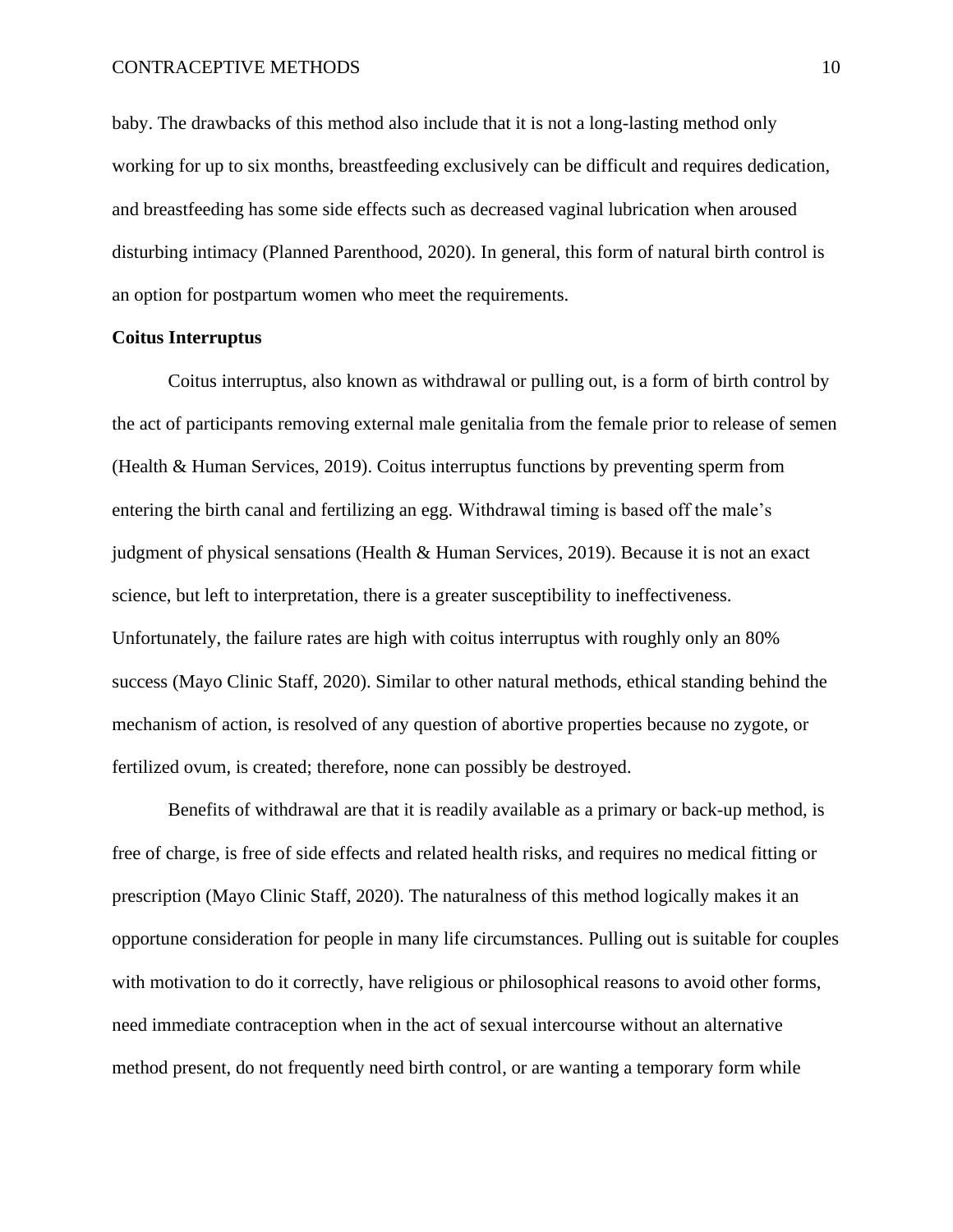waiting to begin another type (Centers for Disease Control & Prevention [CDC], 2017). Difficulties of this method include that it requires self-control and proper timing of the withdrawal, does not protect against STIs, and disrupts sexual pleasure (Mayo Clinic Staff, 2020). Along with these disadvantages, its low success rating may dissuade some from use.

#### **Artificial Methods**

Artificial methods of contraception cover a broader array of options to reproductive aged men and women. This category includes barrier, hormonal, intrauterine, and permanent methods. Because this category does not include abstinence, there is not a 100% success rate for any of these methods at preventing pregnancy (Health & Human Services, 2019). However, these techniques have proved themselves successful options at preventing pregnancy for many women.

## **Barrier Methods**

Barrier methods prevent fertilization by blocking sperm from entering the uterus and traveling to meet the egg in a physical or chemical manner (American College of Obstetricians & Gynecologists [ACOG], 2018). These methods consist of condoms, diaphragms, cervical caps, sponges, and spermicides or vaginal chemicals. The contraceptive mechanism of barrier methods is preventative of sperm entry to the cervix to avoid fertilization. Because sperm and egg should never meet, an embryo should not be created. However, if sperm passes through the impediments and fertilizes an egg, there is no mechanism to prevent growth of the zygote like that of hormonal methods. Hence, there is no abortive mechanism of barrier methods.

This form of contraception is often a part of an amalgamation of nonpharmaceutical mechanical barrier methods combined with chemical spermicidal methods: foam, cream, gel, suppository, and film (ACOG, 2018). Generally, the effectiveness of these methods is lower than hormonal methods, yet there are not nearly as many side effects because little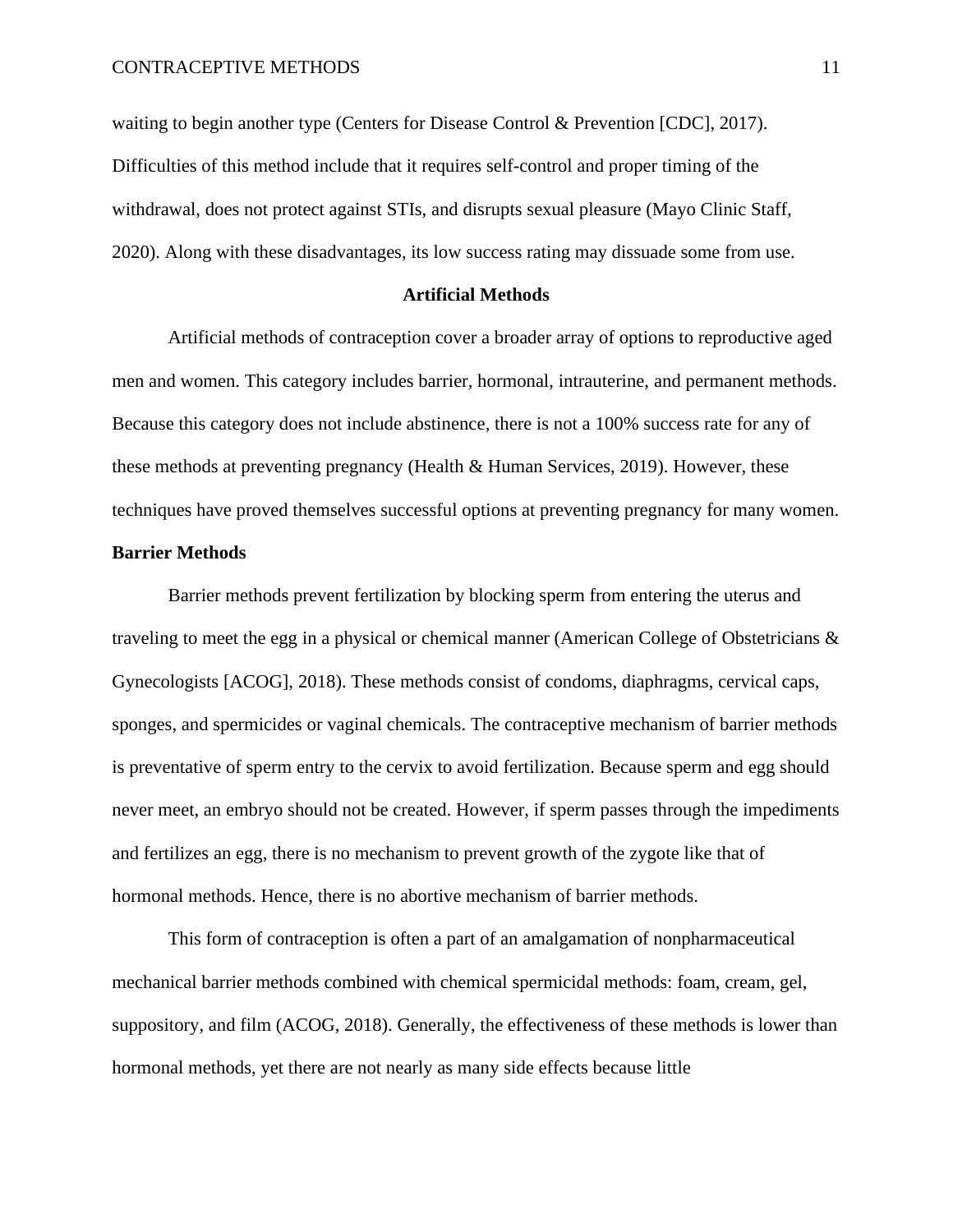pharmacodynamics and pharmacokinetics are taking place without hormonal alterations (Healthwise Staff, 2018). Although the technical effectiveness is higher if people use the methods perfectly, on average, these methods are 72-82% successful at preventing pregnancy when considering human error in the equation (ACOG, 2018). Although the lower effectiveness is a drawback of these methods, a significant benefit of these methods is that people can purchase condoms, sponges, and spermicides over the counter, while a healthcare provider must prescribe some diaphragms and all cervical caps (ACOG, 2018). Doctors usually recommend spermicides for use with these methods, and people should reapply spermicides between each new encounter of sexual activity. People can accidentally dislodge barrier methods from place during sexual activity. This thesis will further review each of the barrier methods further.

## *Condoms*

This mode of contraception comes in a male or female form and is generally made of a flexible latex, polyurethane, or sheep intestine tube that has one closed end and one open end so that it can act as a physical barrier between sperm and the uterus (Healthwise Staff, 2018). Males place theirs over external male genitalia while females insert theirs deep into the birth canal with a ring over the cervix so that it stays in place. The condom is 95-98% effective (National Health Services, 2018). Human error can decrease this high success rate when people make mistakes. For best results, people should pair the condom with another method like a spermicide. Health care professionally recommend that people use the condom with a water-based or silicone lubricant to decrease irritation and the risk of it breaking (ACOG, 2018). Rather than avoiding ovulation or thwarting implantation, the condom works by stopping sperm from entering the woman's reproductive system. If the sperm achieves its goal of reaching the egg, there are no back-up mechanisms in place with condom use to end the pregnancy. Advantageously, condoms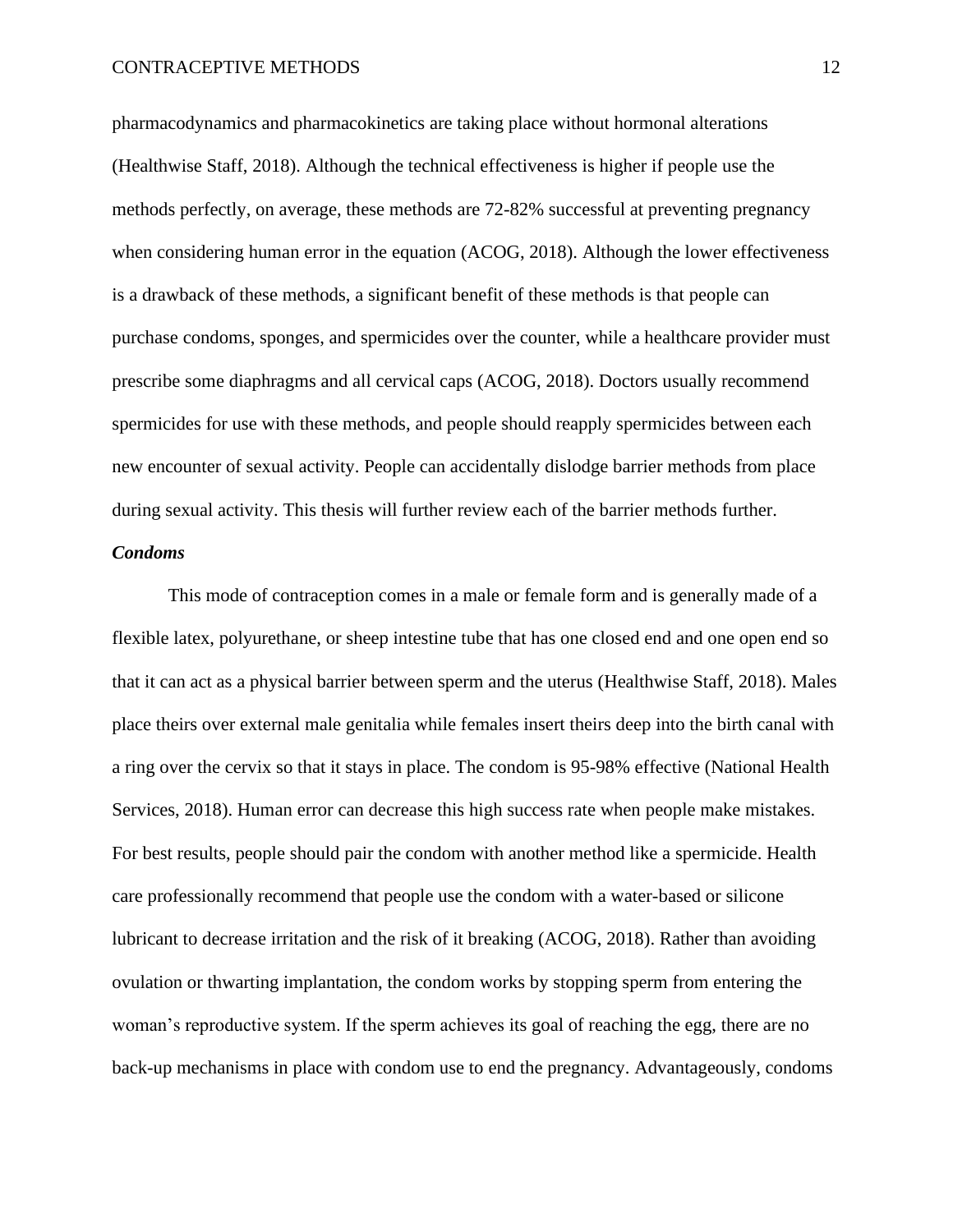are less expensive and easy to access, do not affect hormones, can be used immediately after delivery, do not affect breastfeeding, and provide the best protection from STIs other than abstinence, (ACOG, 2018). Moreover, females can insert their type eight hours before sexual activity. The one-time-use characteristic be both an advantage and a disadvantage because people must buy new ones for each use, but people avoid time they spend in the care of cleaning them. The main disadvantage of this method is that people can be allergic to the condom's latex material (ACOG, 2018). People must throw them away after using them one time.

## *Diaphragms*

Made of rubber or silicone, a diaphragm is a firm yet flexible dome-shaped ring that covers the cervix (Healthwise Staff, 2018). It builds a structural barrier between sperm and egg. Diaphragms are 92-96% effective (National Health Services, 2018). The success rate reflects perfect use of the diaphragm without human error, which may decrease efficacy. People should always use a diaphragm along with a spermicide (Healthwise Staff, 2018). Effectiveness is expected, though not guaranteed, while a method free of risk of abortive mechanisms is guaranteed. The presence of diaphragms disturbs neither hormones nor breastfeeding, and people can put it in hours before intimacy (ACOG, 2018). After sexual activity, people need to remove the diaphragm, clean it with soap and warm water, and store it for future use (ACOG, 2018). The diaphragm can cause irritation, allergic reactions, or urinary tract infections, has no protection against STIs, cannot be used as a contraceptive until the cervix returns to normal size six weeks postpartum, and must remain in place for more than six hours to prevent sperm penetration but less than 24 hours after sexual intercourse to avoid toxic shock syndrome (ACOG, 2018). Although there is a one-size diaphragm that fits most women, a physician can size a more effective diaphragm.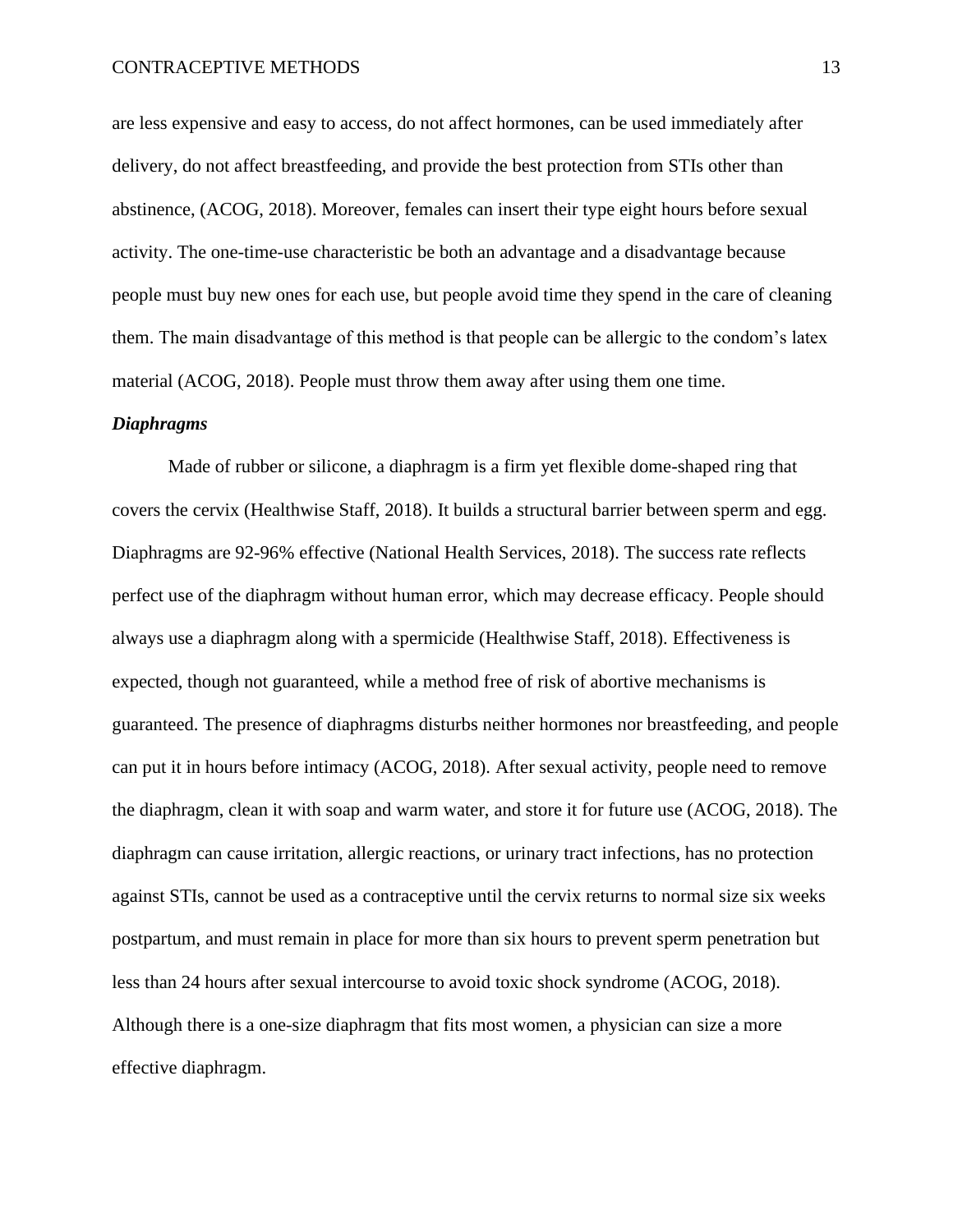# *Cervical Caps*

The cervical cap is comparable to a large thimble made of rubber that, similar to the diaphragm, suctions securely over the cervix and is used with a spermicide (Healthwise Staff, 2018). As with other barrier methods, it is recommended to be used in tandem with a spermicide for elevated preventative success. The caps work by barricading the cervix from the natural flow of semen. The cervical cap is 92-96% effective at preventing pregnancy (National Health Services, 2018). Additionally, the cap has some benefits such as that it does not affect hormones or breastfeeding and can be placed as early as forty hours prior to sexual activity (ACOG, 2018). The cervical cap is also able to be reused after sexual activity when it is removed and cleaned with soap and warm water (ACOG, 2018). Conversely, cervical caps must be sized and prescribed by a healthcare provider, may not be used as a form of birth control for six weeks after delivery, may need to be resized if changing weight or delivering a baby, can be difficult to insert and easily bumped out of place, can cause irritation, do not protect against STIs, must remain in place for more than six but less than 48 hours after being placed, and should not be used during menstruation (ACOG, 2018).

# *Sponges*

The next barrier contraceptive method is the sponge, which is characterized as circular, soft foam containing a spermicide (ACOG, 2018). Females leave this barrier in the birth canal near the cervix so that it can block sperm admission while it releases a spermicide for 24 hours (Healthwise Staff, 2018). In nulliparous women, sponges are 88% effective, but if the woman has delivered a baby previously, sponges are only about 76% successful at preventing pregnancy (Mayo Clinic, 2019). Conveniently, people can easily access sponges at drugstores, and they do not hinder a woman's hormonal levels or ability to breastfeed (ACOG, 2018). They can be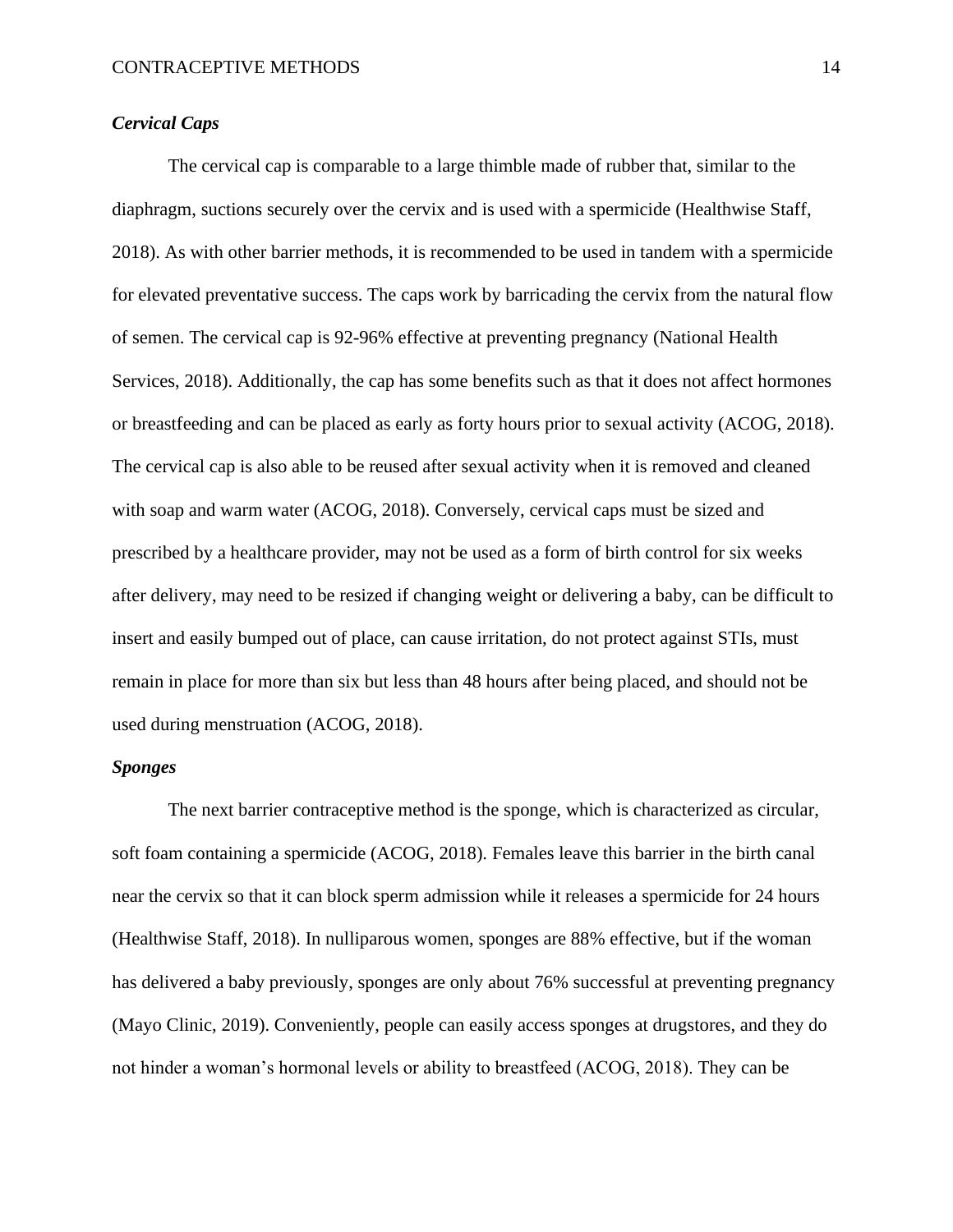placed 24 hours prior to sexual activity but should remain there for a minimum of six and maximum of 30 hours (ACOG, 2018). Some disadvantages of sponges are that they similarly can cause irritation, allergies, infection, or toxic shock syndrome, are less effective if used by women that have birthed a baby and so must be avoided for at least six weeks post-delivery, and do not safeguard against STIs (ACOG, 2018). Although diaphragms and cervical caps can be used repeatedly, sponges, like condoms, can only be used once and then must be thrown away (ACOG, 2018). This may be beneficial as far as cleanliness but requires continued store purchases based on sexual activity frequency.

## *Spermicides*

Although technically an artificial barrier method, spermicides are different from others in that it is a chemical called nonoxynol-9 that inactivates sperm and comes in the forms of foam, cream, gel, suppository, and film (ACOG, 2018). It is vaginally inserted near the cervix to deactivate any sperm cells that may attempt to enter the woman's reproductive system. People can use spermicides alone or with structural barrier methods, which this thesis formerly analyzed. Alone, the method is 79% effective (CDC, 2019). Using other methods collectively improves successfulness of pregnancy prevention. Because this method works by deactivating sperm, the sperm cells are no longer capable of fertilizing an egg. No zygote is created, so no abortive mechanisms can be facilitated. Some beneficial characteristics of this method are inexpensiveness, accessibility, straightforwardness, and lack of impact on hormones and breastfeeding (ACOG, 2018). Limitations of spermicides include a 10 to 15 minute activation period once inserted, a one hour limit of effectiveness until reapplying is necessary, a risk of burning or irritating skin, allergic reactions, and most concerning, that there is no prevention but actually an increased risk of developing an STI on account of the vaginal irritation (ACOG,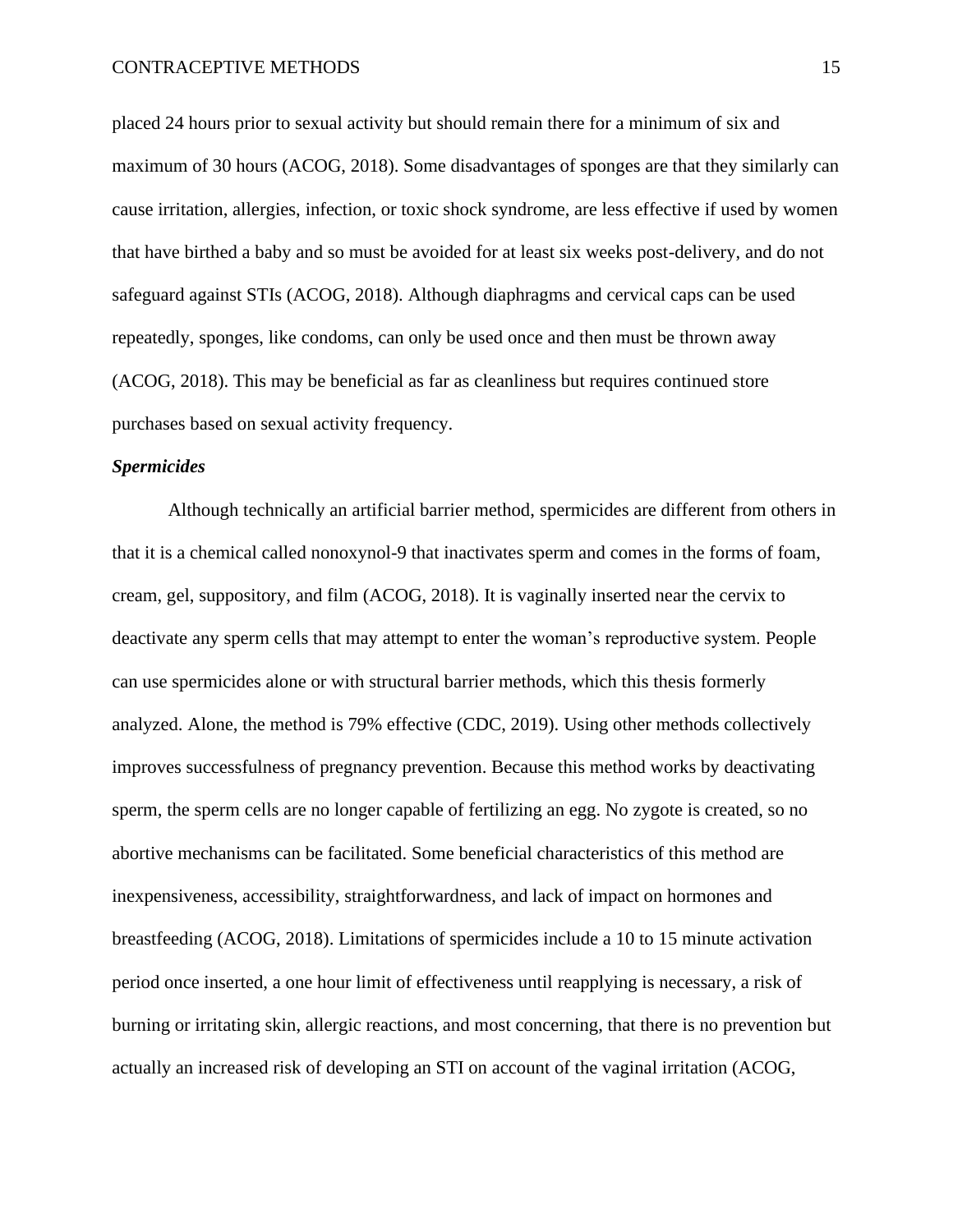2018). Because of the risk of STIs, spermicides are only recommended for those with one sexual partner and a low risk of contracting human immunodeficiency virus.

## **Hormonal Methods**

Many forms of hormonal methods contain estrogen and or progestin including pills like combined oral contraceptive and progestin-only pills, implants, injections, skin patches, and vaginal contraceptive rings. Women must take the pills daily for effectiveness because they are immediate release methods. Other than the pill forms, the others are slow release methods that alter the natural release of the hormones estrogen and progestin to prevent ovulation without any action necessary for the woman (MedlinePlus, 2020). Hormonal methods carry the greatest debate over the existence of their tertiary abortive nature. The general mechanism of action is to prevent follicle development and release through ovulation (Cooper & Mahdy, 2019). The secondary process is impeding cervical penetration of sperm by altering the cervical mucous (Cooper & Mahdy, 2019). The deterioration of the endometrium as a present third mechanism that may prevent implantation of a fertilized zygote lacks discernible evidence (Cooper & Mahdy, 2019). Although progesterone causes endometrial atrophy, scientists have not been able to retrieve a blastocyst that was terminated because it was unable to implant itself in the endometrium (Nelson & Massoudi, 2016). Although indisputable evidence was not encountered, the sheer fact that these methods are used as back-up plans after conception attests to the functioning of the third mechanism that terminates a developing embryo by preventing implantation. Many other distinguished scientific healthcare organizations recognize this third mechanism as a factor in contraception such as the Mayo Clinic that lists it transparently as a component (Mayo Clinic, 2020a).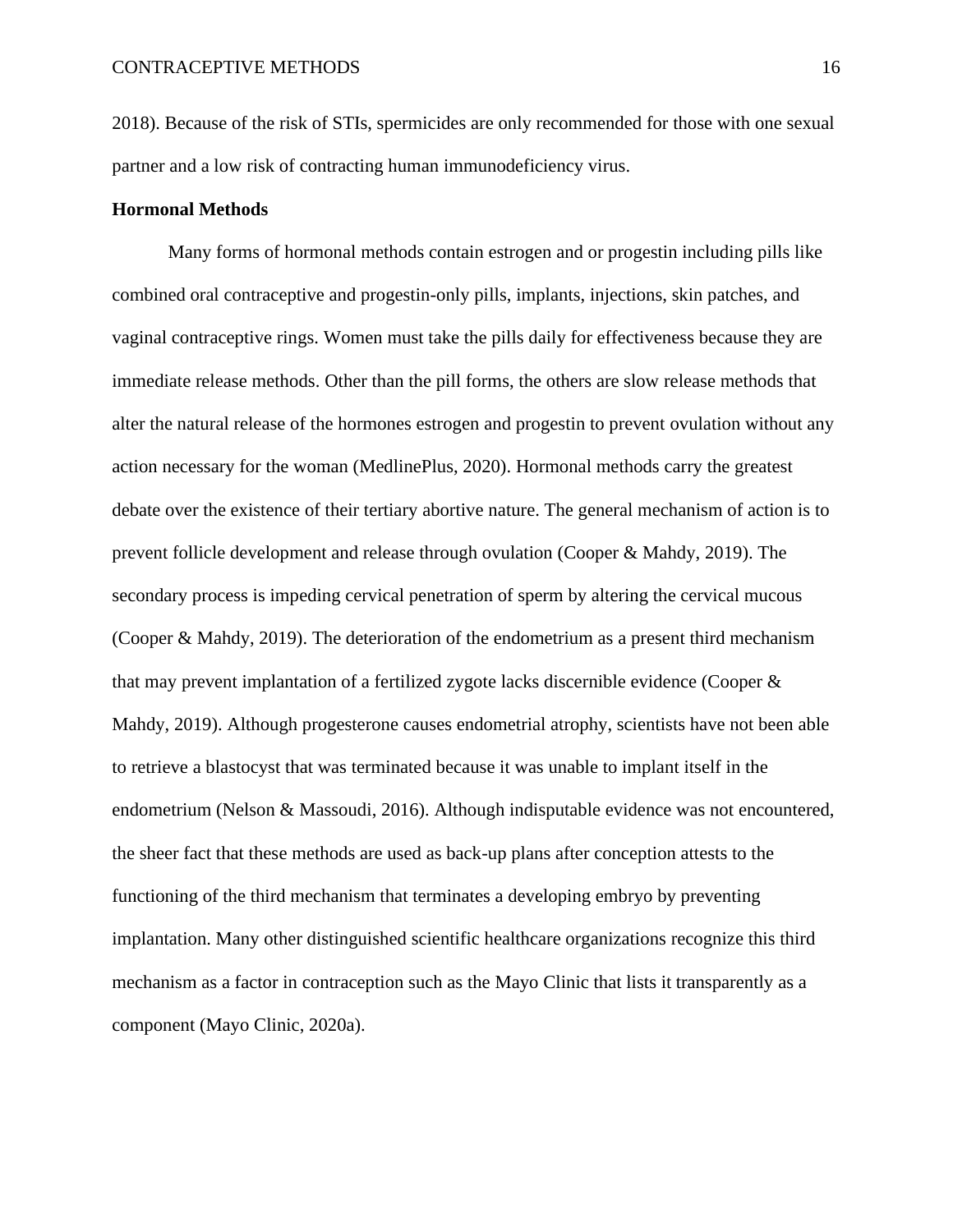## *Oral Contraceptive Pills*

Oral contraceptives are the most widely used reversible form of contraception (Burchum & Rosenthal, 2019). Women use birth control pills throughout the country to avoid conception, which is the fertilization of an egg by sperm that results in pregnancy (Brenner & Stevens, 2018). Available oral contraceptive birth control pills fall into one of two main categories: combined oral contraceptives and progestin-only pills. The combined oral contraceptive pill also known as "the pill," is made up of a combination of estrogen and progestin (CDC, 2019). The progestinonly pill referred to as the "mini-pill" is made up of the hormone progestin alone (CDC, 2019). Oral contraceptives are the methods of choice for many women who desire a simple and easy-tofollow plan. They appear harmless in ease of use, having little to no mechanical difficulties nor interference with the spontaneity of intimacy. But what these seemingly innocent pills actually do once in the body deserves some consideration.

**Effectiveness.** As a drug's effectiveness is the most important quality of a drug, reflecting on success rates is necessary to understand from where the desire to use the medications comes. The efficacy is found by calculating the percent of unexpected pregnancies that ensue while using the specific method (Burchum & Rosenthal, 2019). This method's high success rate puts it towards the top of the desirable list of accessible contraceptive modes. There is a 99% efficacy rate with perfect use of contraceptive pills; however, with typical use, contraceptive pills are 91% effective (National Health Services, 2018). This means that per usual use, nine in 100 women using oral contraceptives pharmaceutically find themselves in the situation of an unplanned pregnancy.

**Endogenous Hormones.** In order to comprehend the processes of these drugs fully, one must understand the roles these endogenous hormones play in the body. Referred to together as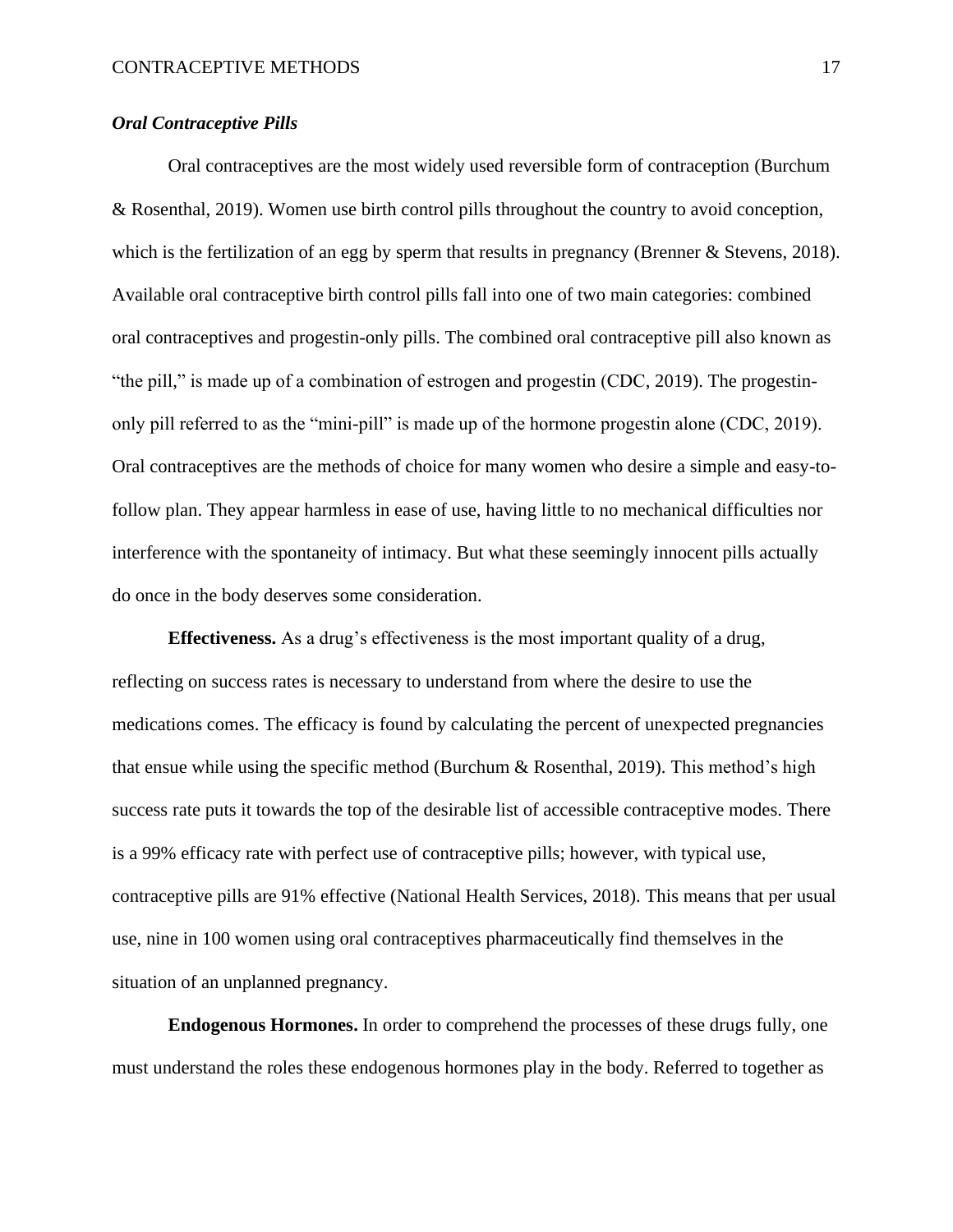progestogens or female sex hormones, estrogen and progestin are produced by the ovary, promote female maturation, regulate female reproductive organs, influence bone mineral density, and affect lipid metabolism (Burchum & Rosenthal, 2019). Their role in regulating female reproductive organs is the focus here. To begin ovulation in the ovary, a follicle ripens and ruptures evolving into a corpus luteum that secretes estrogen and progestin (Burchum & Rosenthal, 2019). Thus, estrogen is primarily involved in ovulation. By the influence of estrogen and progestin, the uterus expecting implantation of a fertilized egg proliferates and prepares by increasing thickness, vascularity, and secretory activity but breaks down when implantation does not take place (Burchum & Rosenthal, 2019). Progestin, then, has its principal effect within the uterine environment. Together, these two hormones function to regulate the female menstrual cycle.

**Mechanism of Action.** When doctors give these hormones pharmaceutically for contraception, they work by three mechanisms. Oral contraceptives function by preventing full development of a woman's monthly eggs, by thickening of the cervical mucus at the opening of the uterus to stop sperm from reaching the egg, and by altering the uterine lining so that the environment is unsuitable for implantation and development by the embryo (Mayo Clinic, 2020a). In simpler terms, oral contraceptives stop ovulation, prevent sperm penetration, and halt implantation. The first two of these mechanisms prevent fertilization, while the last mechanism prevents implantation. Due to the effects of both estrogen and progestin, combined oral contraceptives avoid pregnancy by all three mechanisms mainly preventing ovulation. On the other hand, progestin-only pills mainly increase the viscosity of mucus to stop sperm motility towards the egg and thin the lining of the uterus to stop implantation, while only rarely do they keep ovaries from releasing eggs (Health & Human Services, 2019). The estrogen in the pill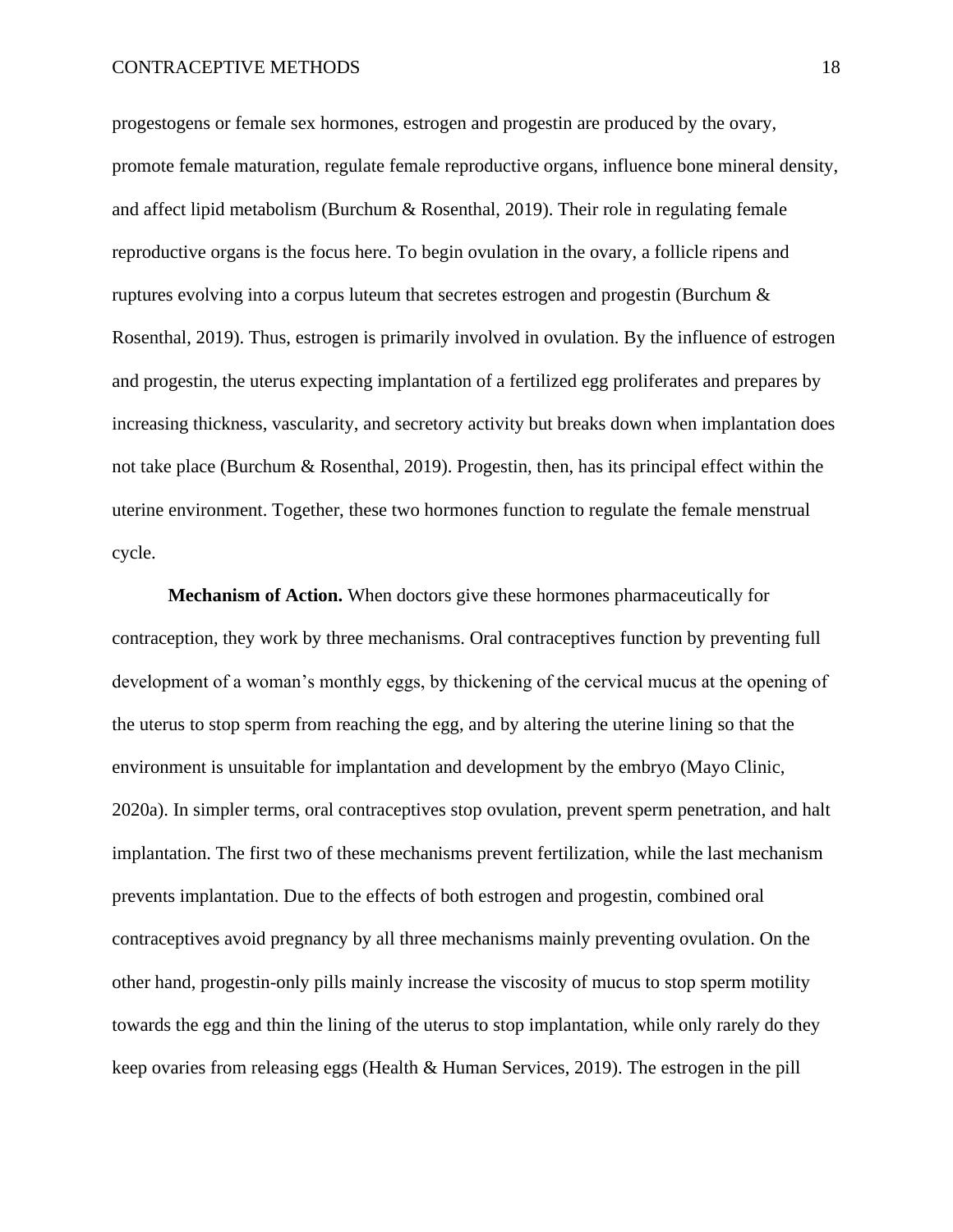suppresses the pituitary's release of follicle stimulating hormone to stop maturation, but the progestin suppresses luteinizing hormone's rise that initiates ovulation (Burchum & Rosenthal, 2019). It is impossible to get exact percentages as to how often each mechanism is used or to specify which mechanism is used during any given cycle. The main mechanism of oral contraceptives is prevention of ovulation (Brenner & Stevens, 2018). Yet, when this mechanism fails and ovulation does in fact take place, the other mechanisms must work to prevent an established pregnancy. But does pregnancy begin at fertilization or implantation? This is from where the majority of the disagreement over the ethical use of birth control pills originates.

**The Controversy.** For context to understand the content that this thesis will discuss, fertilization refers to the moment when sperm and egg unite, and the zygote's genetic material is rendered complete including the sex of the child. While on the other hand, implantation refers to the moment when the zygote attaches itself to the lining of the uterus, the endometrium, for continued development. In 1965, ACOG sought to redefine conception to refer to implantation instead of fertilization though English language dictionaries and medical dictionaries prior to and following this attempt delineate fertilization to be of the same meaning as conception (American College of Pediatrics, 2017). It is generally uncontroversial amidst the scientific and philosophical community to say that human life begins at the moment when the separate sperm and ovum's genetic information amalgamate to form one genetically unique cell (American College of Pediatrics, 2017).

Many would argue that after fertilization, destroying a preconceived being by blocking implantation is abortion. Dreweke (2014), from Guttmacher Institute, claims that contraception is not abortive stating, "A contraceptive method, by definition, prevents pregnancy by interfering with ovulation, fertilization or implantation. Abortion ends an established pregnancy" (para. 5).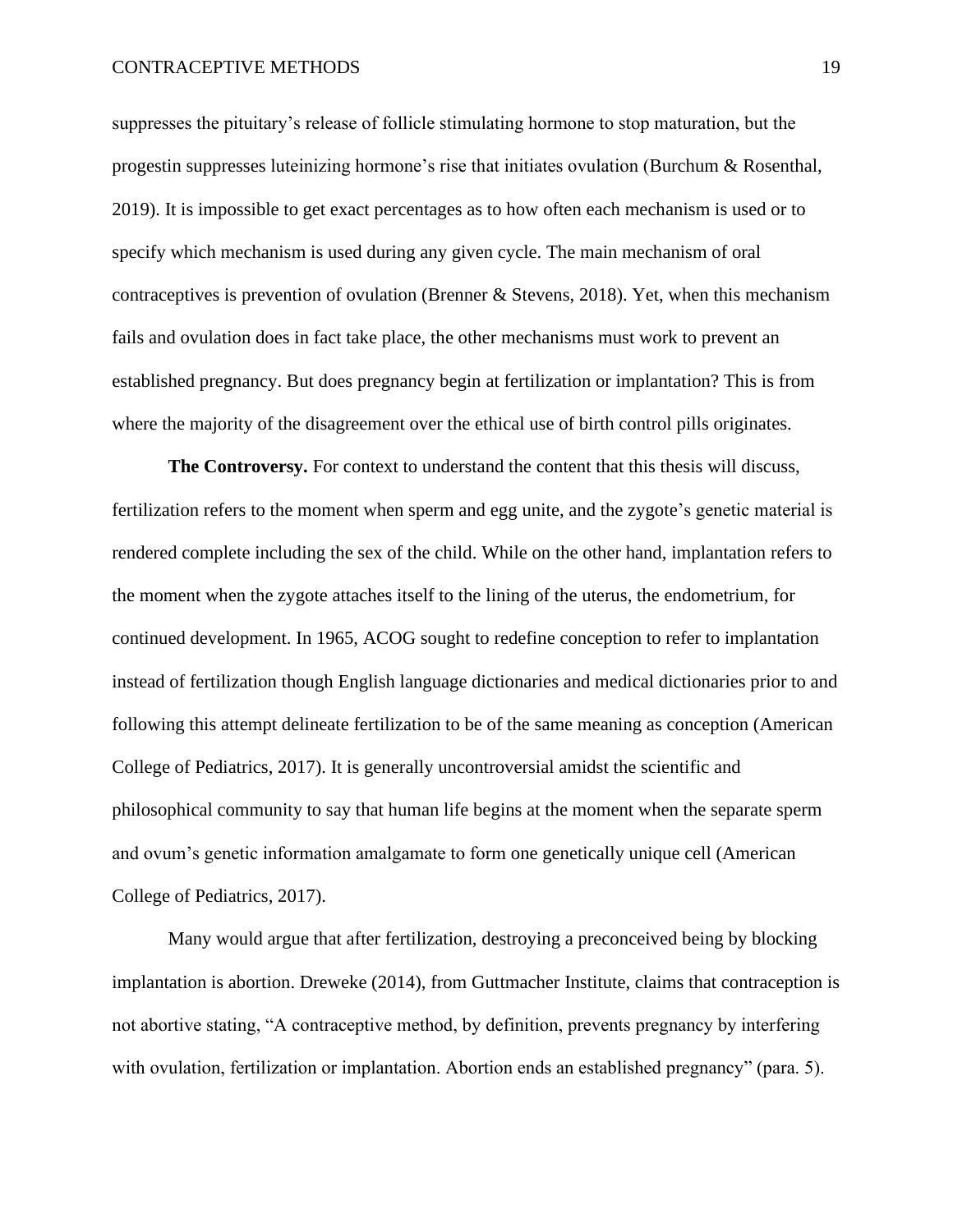When the mechanisms fail their purpose of preventing life, physicians claim that these contraceptives do not destroy an "established pregnancy" meaning an implanted embryo in the endometrium. Many would be ignorantly satisfied with this information not recognizing the controversiality of the definition of the expression "established pregnancy." The assumption would be that the phrase refers to a fertilized zygote post fertilization. Rather, "established pregnancy" in scientific language describes an implanted embryo post implantation. Therefore, because the beginning of life is largely recognized as the moment of conception within the scientific community, hormonal methods of contraception can destroy life even if by technical terms an "established pregnancy" is not aborted.

Because many zygotes do not survive through the arduous journey across the fallopian tube and into the uterus for implantation, many medical documents refer to an "established pregnancy" only when the embryo has adhered to the endometrium as it begins its development as 'pregnancy tissue' into the form of a fetus. If a life, and therefore a pregnancy, begins at implantation into the woman's uterine lining, none of the three mechanisms of action are abortifacient as they neither interfere with nor abolish an "established pregnancy." If, on the other hand, pregnancy begins at the union of an egg with a sperm in the moment of fertilization, known as conception, then any method of contraception that utilizes the third mechanism of action preventing implantation is thereby aborting a life. When the thinning of the endometrium is a portion of the mechanism of action for the contraceptive method, there is an abortive risk of ending a life despite debate of ending a pregnancy. This altering opinion in terminology is the root cause of numerous debates throughout the medical field of knowledge. The opinion as to whether an "established pregnancy" begins at fertilization or implantation is left in the hands of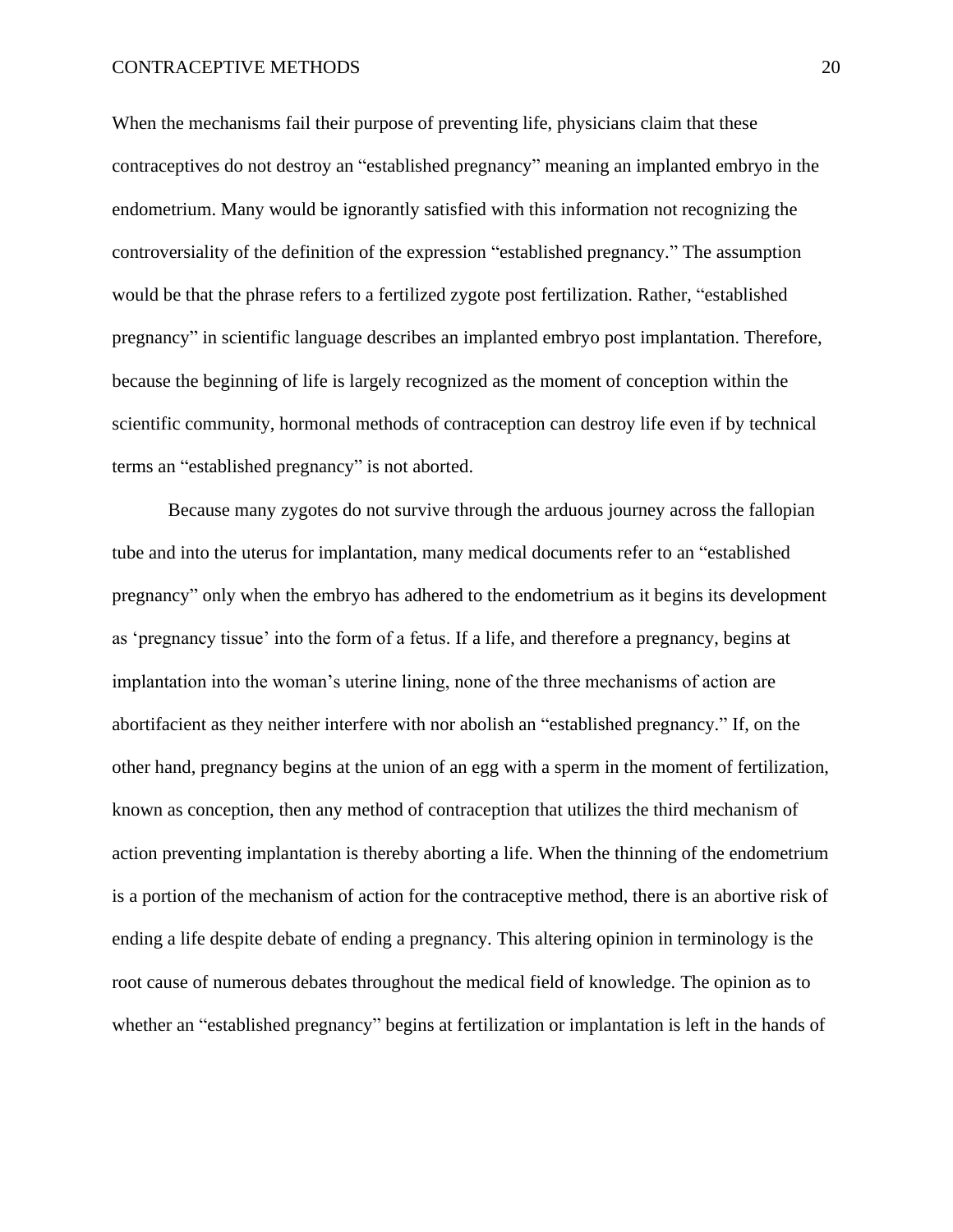the reader. This analysis intends to reveal information pertaining to hormonal contraceptives openly and accessibly without enforcing judgment.

**Estrogens and Progestins.** Ethinyl estradiol/norethindrone is the prototype combination oral contraceptive while norethindrone is the prototype progestin-only oral contraceptive (Burchum & Rosenthal, 2019). Furthermore, ethinyl estradiol, mestranol, and estradiol valerate are the three estrogens utilized pharmaceutically. Likewise, there are eight progestins used medicinally, categorized into four generations ethynodiol diacetate and norethindrone making up the first generation, levonorgestrel and norgestrel making up the second, desogestrel and norgestimate making up the third, and dienogest and drospirenone making up the fourth generation that are all similarly effective but have different side effects. These chiefly make up the medicines known as birth control pills.

**Combined Oral Contraceptive Strengths.** Combined birth control pills provide many strengths. Combined oral contraceptives are monophasic or multiphasic varying on the amount of progestin present throughout the cycle (Brenner & Stevens, 2018). They are administered once a day starting on day five of the menstrual cycle packaged into a calendar format to enable appropriate use (Brenner & Stevens, 2018). This benefit involved in ease of use removes many of the obstacles of adherence and remembering to take the medicine. There is an option to have an extended cycle with an eighty-four-day administration paired with seven inactive days to allow bleeding episodes only four times a year rather than thirteen within a typical 28-day cycle (Brenner & Stevens, 2018). With use of contraceptives containing estrogen, there is an improvement against acne vulgaris, facial acne lesions, and dysmenorrhea (Brenner & Stevens, 2018). Estrogen oral contraceptives decrease the prevalence of endometrial and ovarian cancer (Brenner & Stevens, 2018). Along with these effects, some improvements are specific to the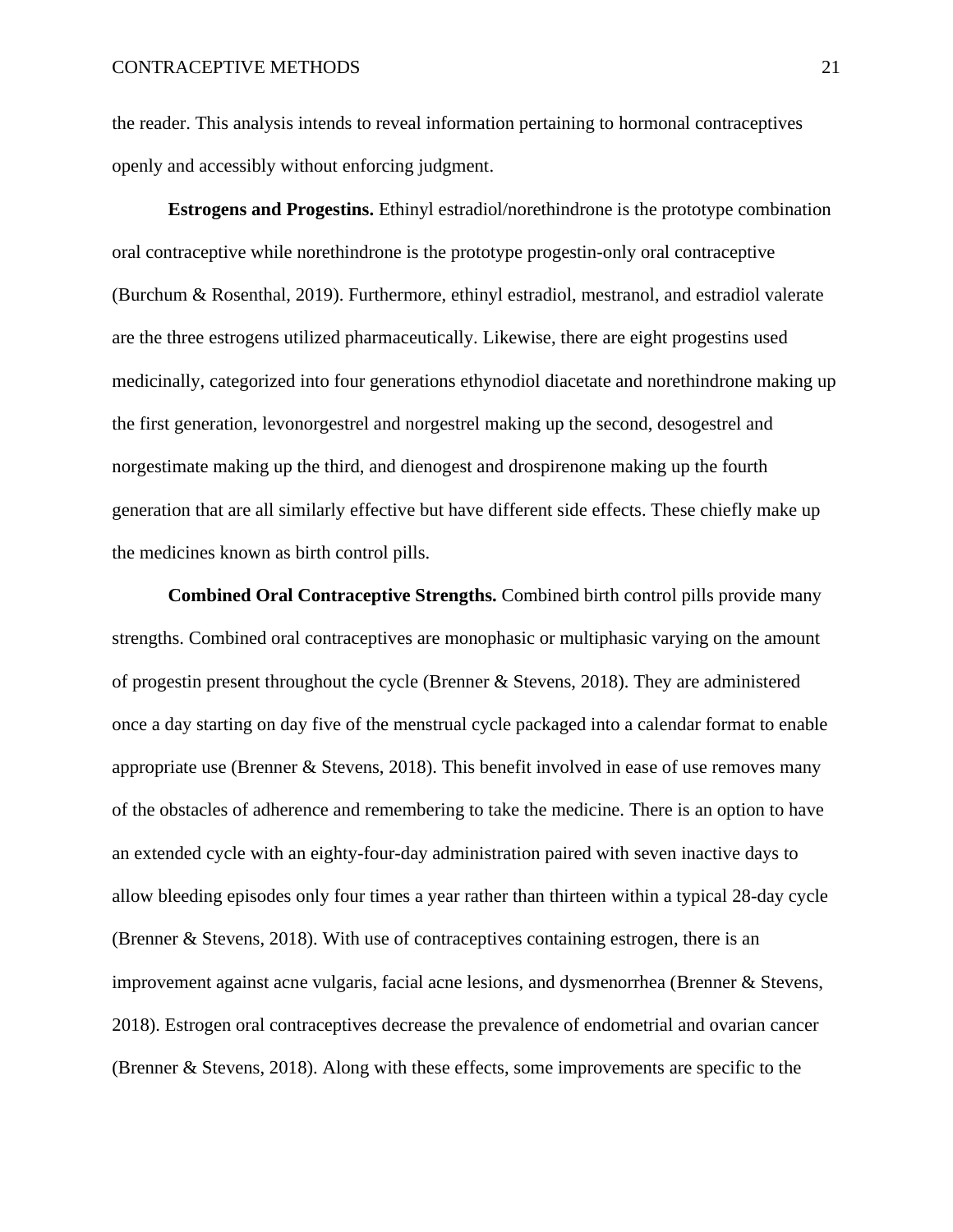drug. Drugs containing the progestin drospirenone, for example, reduce blood pressure by decreasing sodium and water retention resulting in improved tolerability with regard to weight gain, mood changes, and acne (Brenner & Stevens, 2018). The pill does not interfere with intimacy; makes menstruation regular, lighter, and less painful; decreases premenstrual syndrome symptoms; protects against pelvic inflammatory disease; and decreases the risk of fibroids, ovarian cysts, and non-cancerous breast disease (National Health Services, 2018). These benefits mount together to create a very desirable drug.

**Combined Oral Contraceptive Limitations.** The most notable limitation of combined oral contraceptives is in relation to noncompliance. If women easily forget to take the pill or occasionally miss taking the pill, they must enlist a backup method of contraception for pregnancy prevention. Limitations to combined oral contraceptives are mainly based on the resultant adverse effects. Side effects of elevated estrogen include breast tenderness, dizziness, dysmenorrhea, edema, headache, irritability, nausea, vomiting, and cyclic weight gain (Brenner & Stevens, 2018). Stroke, myocardial infarction, deep vein thrombosis, and thromboembolic complications though rare are three times more likely to occur than in women not taking estrogen containing birth control pills (Brenner & Stevens, 2018). Contraceptives with estrogen must be used cautiously with gallbladder disease, are contraindicated for women with thromboembolic disease, active liver disease, breast cancer, carcinoma of the reproductive tract, or a history of myocardial infarction or coronary artery disease (Brenner & Stevens, 2018). These possible consequences can influence women from taking these drugs. Heightened progestin leads to adverse effects from androgenic activity like acne, depression, fatigue, hirsutism, increased libido, oily skin, and noncyclic weight gain (Brenner & Stevens, 2018).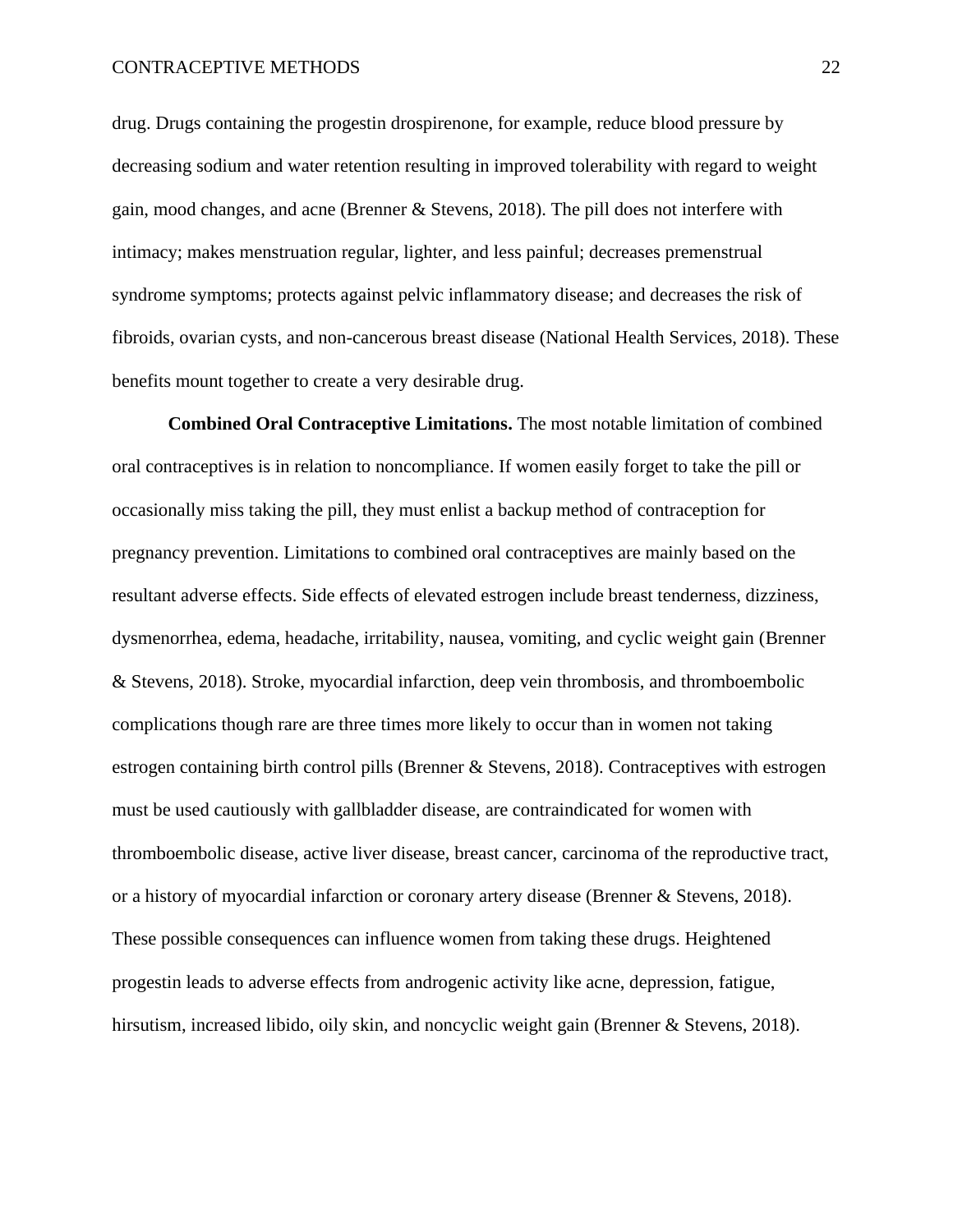Additional limitations are the drug interactions present while taking combined oral contraceptives. Drugs that increase hepatic metabolism like carbamazepine and phenytoin as well as antibiotics like penicillin and tetracycline can decrease effectiveness of birth control pills resulting in contraceptive failure (Brenner & Stevens, 2018). There are also drug interactions with cyclosporine, antidepressants, glucocorticoids, warfarin, and dantrolene (Brenner & Stevens, 2018). This may be an issue for patients with underlying conditions who are on additional medications or who need to take new medications for resolution of an acute problem. They also do not protect against STIs (National Health Services, 2018). For females who smoke or are over the age of 35, there is a risk of venous thromboembolic disorders when combined oral contraceptive pills are taken especially if there is a medical history of cardiovascular disease (Benner & Stevens, 2018). These numerous adverse effects deter use of combined oral contraceptives.

**Progestin-Only Contraceptive Strengths.** Women should also consider the various strengths of progestin-only contraceptives. Women take this drug daily without interruption, which may be a benefit due to its regular schedule for increasing compliance, unlike combined oral contraceptives that have off days (Brenner & Stevens, 2018). Progestin-only contraceptives are recommended in women who smoke, older women, and situations where estrogen is contraindicated such as in women with a history of breast cancer, endometrial cancer, or thromboembolisms (Brenner & Stevens, 2018). As with other oral contraceptives, this method does not interrupt or interfere with the experiences of sexual intimacy (National Health Services, 2018). This drug is beneficial for situations in which estrogen therapy is contraindicated (National Health Services, 2018). Progesterone only also will not reduce the quantity of breastmilk like others nor is the miniscule quantity enough to harm the baby (National Health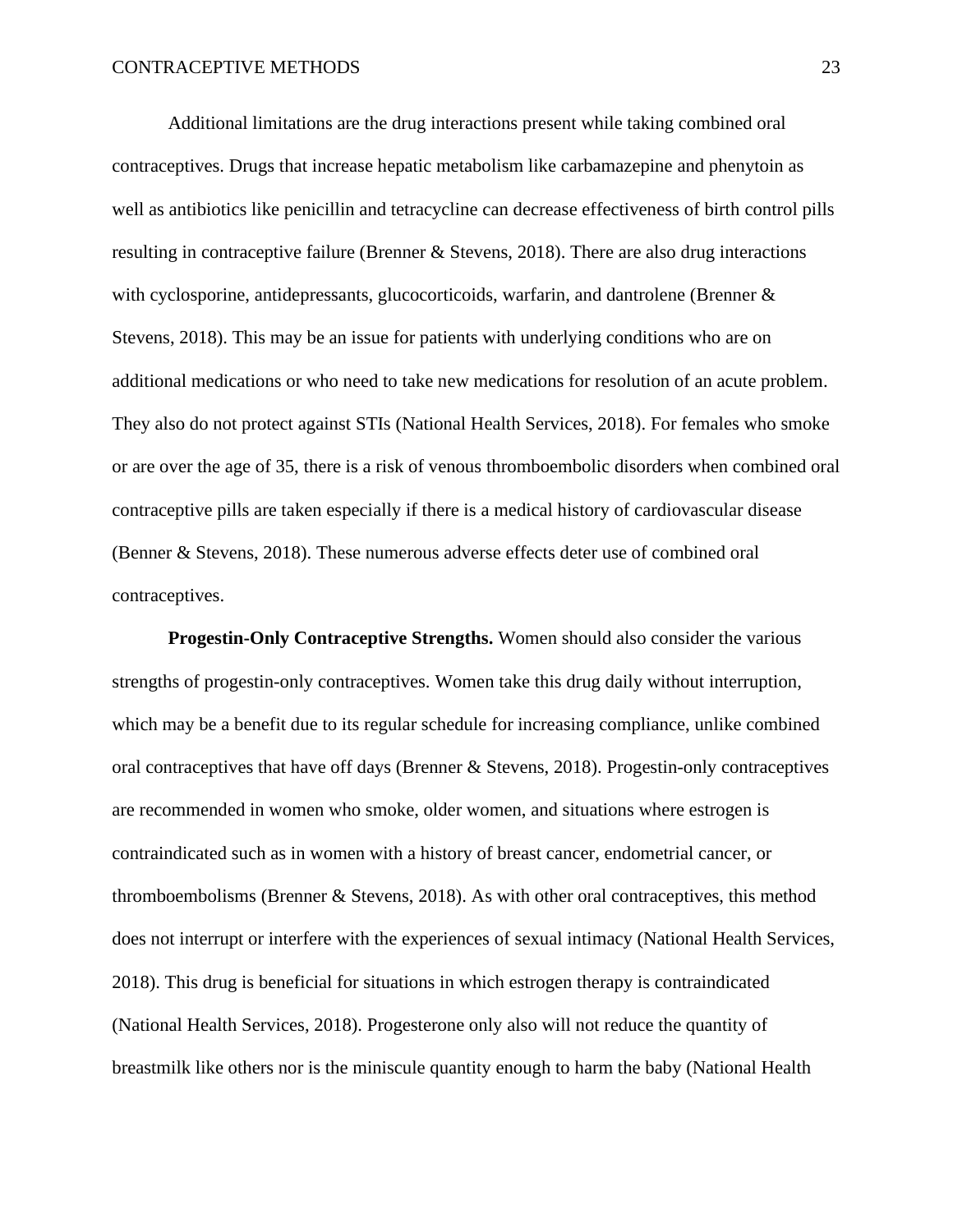Services, 2018). Many women look to this medicine as an adequate form of birth control due to its many strengths.

**Progestin-Only Contraceptive Limitations.** Limitations of progestin-only pills are related to side effects. Side effects are rare and usually decrease with use but include acne, breast tenderness, breast enlargement, changed libido, mood changes, headaches, migraines, nausea, vomiting, and ovarian cysts (National Health Services, 2018). There is increased prevalence of irregular menstrual cycles with spotting, amenorrhea, and ectopic pregnancy risk (Brenner  $\&$ Stevens, 2018). Menstrual cycles may be lighter than normal, more frequent, or stop entirely (National Health Services, 2018). Vomiting and diarrhea may result in this drug being ineffective because it does not have the opportunity to be fully absorbed into the bloodstream (National Health Services, 2018). This form does not protect against STIs, must be taken at the same time each day within a few hours, and may interact with medications like antibiotics (National Health Services, 2018). The importance of remembering to take this method at the same time every day cannot be overstressed as using a backup method is necessary for contraception if it is taken even a couple hours late. Remembering to take the medicine at the same time each day may become a limitation for some people with strenuous schedules. A woman may not be able to take this pill if she is pregnant, arterial disease, heart disease, breast cancer, liver disease, cirrhosis, liver tumors, history of stroke (National Health Services, 2018). Several of these restrictions and drawback discourage use of these drugs by women.

**Synopsis.** Women throughout the country regularly use oral contraceptives despite a lack of accessible information and common understanding of the facts within the general population. Contraceptives use hormones that are naturally present as endogenous hormones in the body. Estrogen and progestin are greatly effective at preventing pregnancy pharmaceutically by using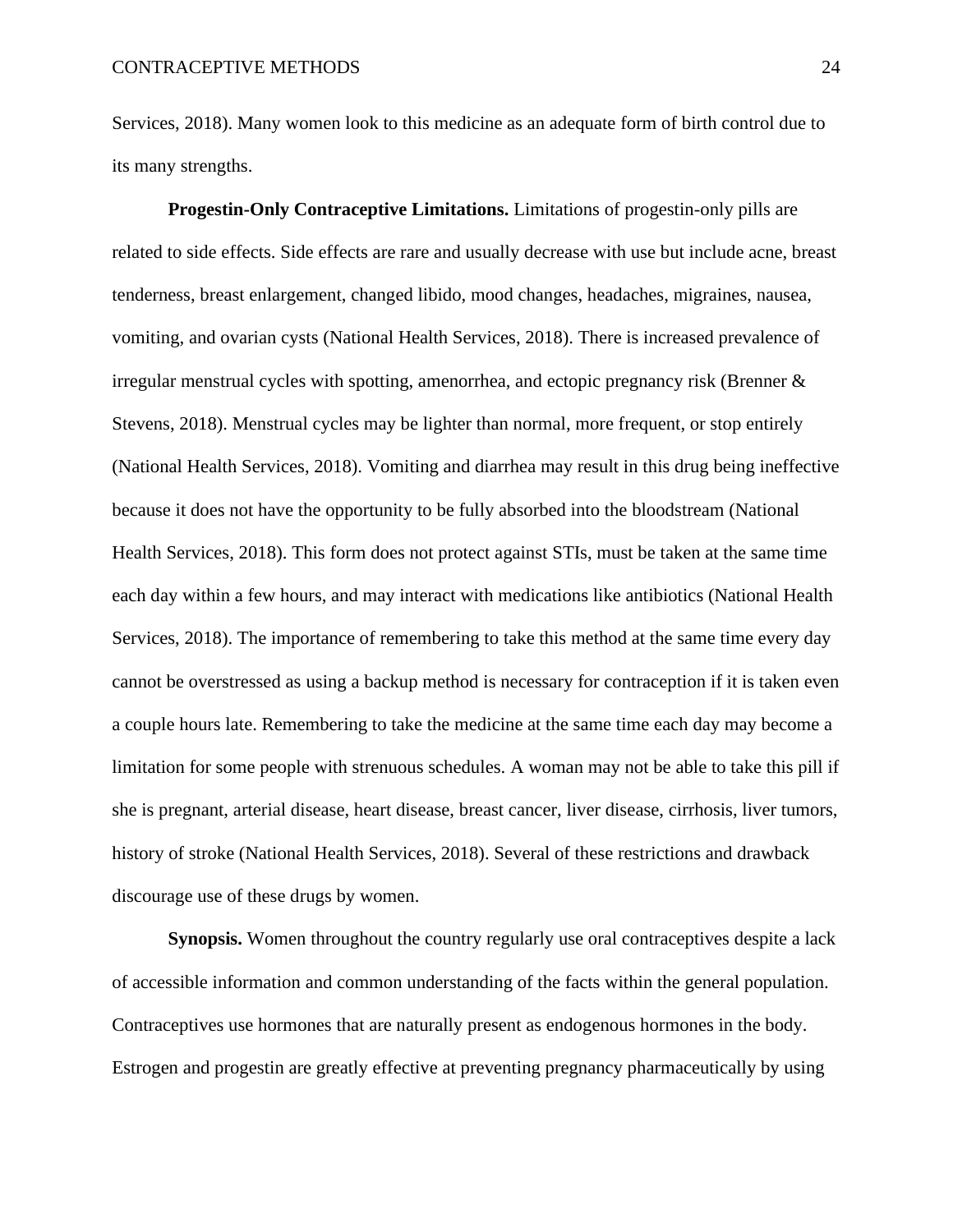their three mechanisms of action. These mechanisms have created a debate throughout the medical community as to whether they should be recognized as abortifacient due to the potential inhibition of development after conception of a human life. There are many strengths and limitations that may need to be considered before deciding to use combined oral contraceptives or progestin-only contraceptives. Once these considerations have been analyzed, sufficient background information is present for the establishment of one's own judgment and decision for using these drugs.

#### *Implants*

Implants are small rods superficially placed under the skin of the arm that daily release the hormone progestin into the circulatory system for prevention of a pregnancy (MedlinePlus, 2020). Though insertion only takes about a minute and only a local anesthetic is used, this method can remain in place for three years with removal being a continual option (MedlinePlus, 2020). The progestin implant known most regularly by the name Nexplanon is over 99% effective and incorporates all three mechanisms of action that other hormonal methods utilize due to the presence of altered levels of progestin in the body (National Health Services, 2018). Because of the reality of the use of all three means, abortifacient mechanisms cannot be ruled out with any kind of hormonal method including progestin implants.

These progestin implants have some helpful but other inconvenient factors. Implants are good for women with which estrogen is contraindicated or who have difficulty remembering to take the pill (National Health Services, 2018). It also has no interference with sexual intimacy, can reduce dysmenorrhea symptoms, and allows fertility to return within a few weeks after removal (National Health Services, 2018). Women gain protection within a week and can use it while breastfeeding (MedlinePlus, 2020). Bruising, tenderness, swelling around the implant,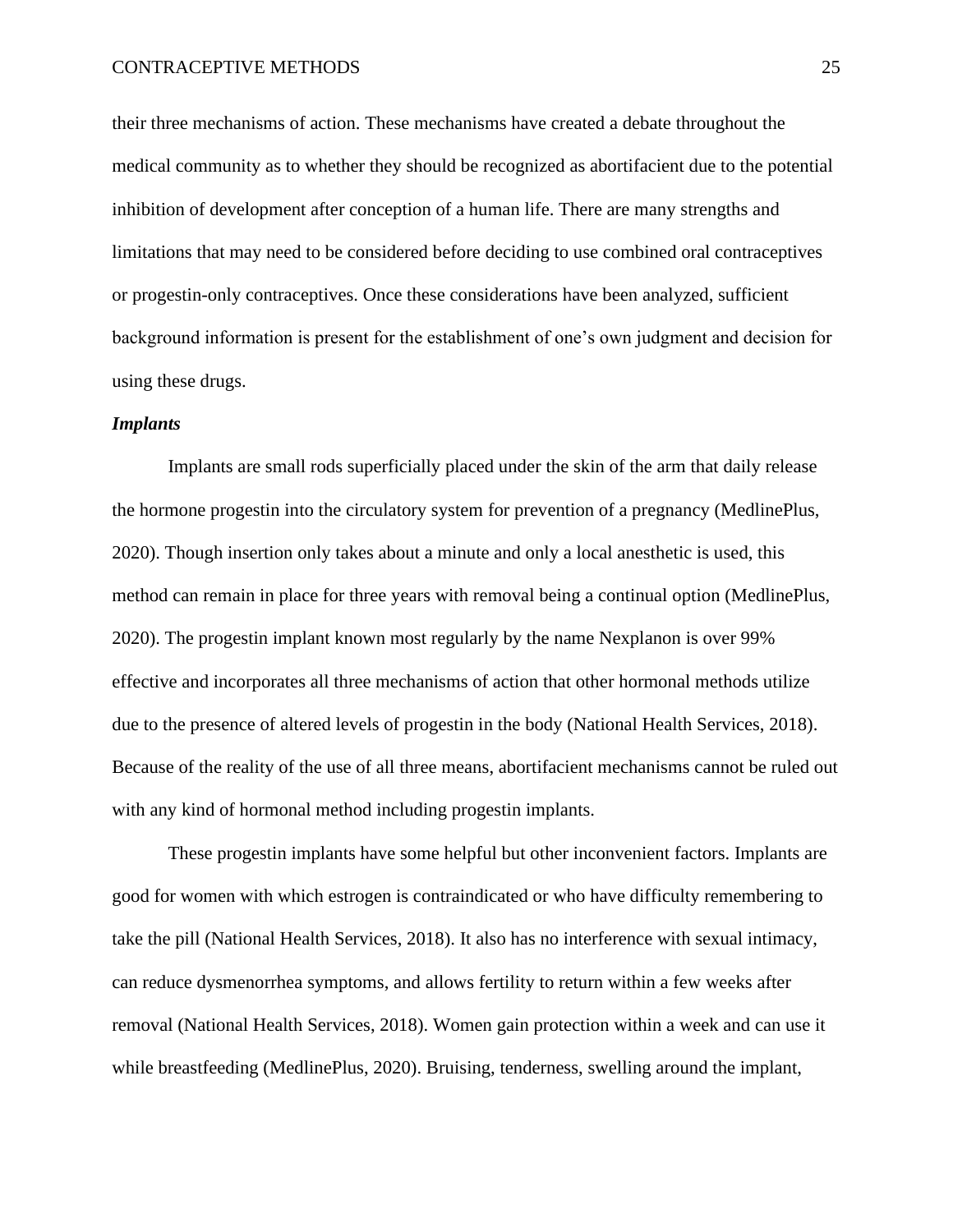changes to menstruation such as lighter or heavier bleeding quantity, irregular or longer length of time, or even amenorrhea, symptoms like acne, headaches, nausea, and mood swings may be present, as well as no protection from STIs are some of the disadvantages of this method (National Health Services, 2018). Disadvantages of this method include that, like other hormonal methods, a medical provider must be involved in this method which may limit some from its use. *Injections*

A contraceptive injection such as Depo-Provera is a single shot into muscles such as the deltoid or gluteus medius that prevents pregnancy for about ninety days thanks to the presence of the hormone progestin (MedlinePlus, 2020). Depo-Provera is the most common form of contraceptive injection and is more than 99% effective (National Health Services, 2018). As this thesis described previously, the hormone progestin prevents pregnancy by three mechanisms. That said, abortifacient mechanisms may be present. Advantages include that it does not interfere with the spontaneity of sexual activity, daily remembrance of medication is unnecessary, nor does it affect other medications, it is safe for breastfeeding moms, and it does not contain estrogen for those in which it is medically contraindicated (National Health Services, 2018). Disadvantages of this contraception are the associated side effects like breast tenderness, weight gain, menstrual changes, headaches, and depression that last as long as the injection's effectivity (MedlinePlus, 2020). Additionally, one must remember to get repeat shots before expiration, fertility takes a year to return after discontinuing, and STIs are not protected against (National Health Services, 2018). Unfortunately, women must also consider the risks of infection, allergic reactions, and thinning bones, which typically limits use to two years (National Health Services, 2018). Continued medical treatment is required because injections must be readministered every few months which may limit some women.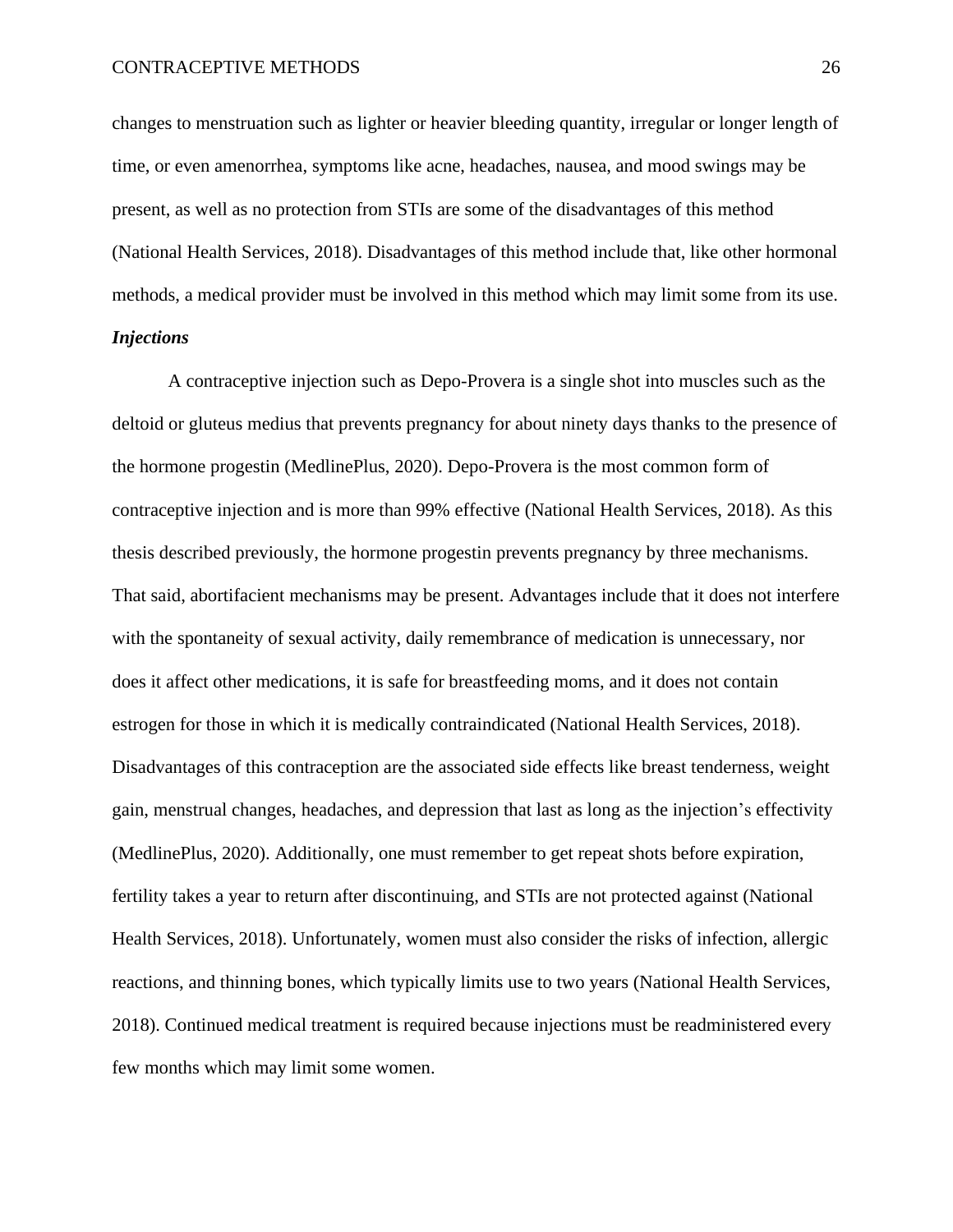## *Skin Patches*

A small, sticky skin patch slowly distributes estrogen and progestin into the blood. Women apply the patch to different areas of clean, dry, skin weekly for three weeks and then remove it for one week (MedlinePlus, 2020). The contraceptive patch is greater than 99% successful if women use it as directed (National Health Services, 2018). This efficacy makes it a very attractive option for women. The combination of the effects of the two hormones work like the combined pill that functions mainly by suppressing the release of an egg while secondarily stopping sperm entry and fertilized implantation but still including the third as it is a combined product. Some strengths of the method are that it can protect against ovarian, uterine, and colon cancer, decreases risk of fibroids, ovarian cysts, and breast disease, relieves premenstrual symptoms, has the typical hormonal method noninterference with intercourse, and works even if the woman is sick, unlike oral contraceptive pills (National Health Services, 2020). On the contrary, replacement must be remembered weekly, visibility may be an issue, skin may react poorly to its presence, STIs are not prevented, side effects like headaches, nausea, tenderness, and mood swings may be present, medications may interfere with its success, and elevated breast cancer rates have been recognized with use (National Health Services, 2018). Higher levels of estrogen increase the risk of pulmonary and peripheral blood clots, hypertension, myocardial infarctions, and cerebrovascular accidents (MedlinePlus, 2020). The patch requires access to a medical care provider.

## *Vaginal Rings*

The vaginal ring, known frequently as the NuvaRing, is a two-inch flexible ring inserted into the birth canal by the individual rather than a physician (MedlinePlus, 2020). It remains there for three weeks after which there is a one-week allotted time off before another ring is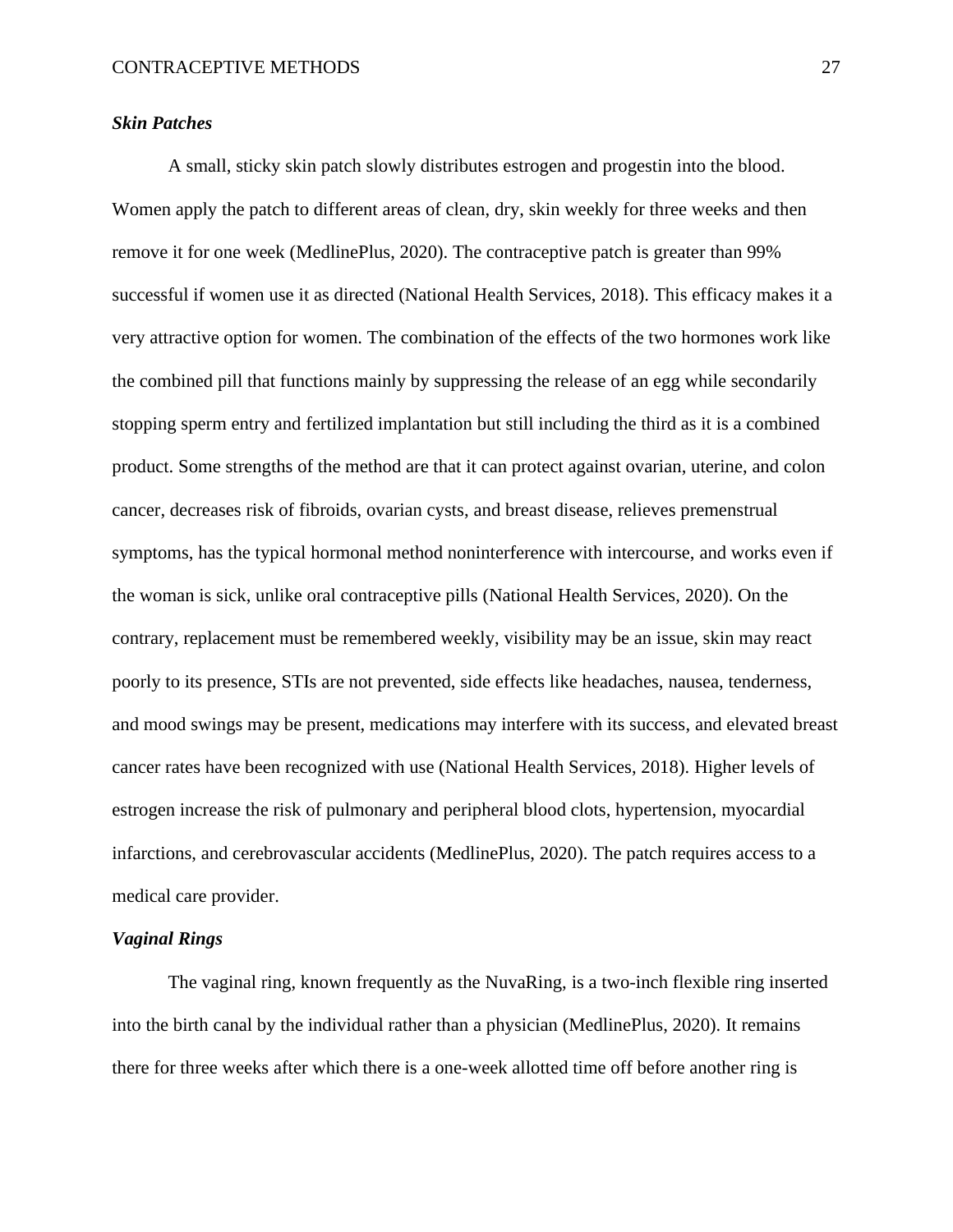placed again. The ring continuously releases both estrogen and progestin into the blood for a pregnancy prevention rate of 99% (National Health Services, 2018). The two hormones sufficiently stop development of an implanted embryo by thinning the lining of the uterus where it needs to find its home for growth but may not necessarily prevent conception because all three mechanisms are enlisted when hormones are involved (Brenner & Stevens, 2018). In other words, a full-term pregnancy is prevented because even if an embryo is created in conception, it is terminated with no way of implanting itself to survive in the endometrium, yet whether pregnancy is avoided at a fertilization level is questionable depending on if the first two mechanisms were successful. Conveniently, the ring prevents pregnancy for a month without daily attention, can be effective immediately, allows for sexual activity to remain unplanned, does not allow sickness to alter effectiveness like contraceptive pills, may lessen premenstrual symptoms, allows for relatively simple application and removal, does not affect long-term fertility, and reduces risk for certain cancers (National Health Services, 2018). As far as disadvantages of this method, side effects include nausea, tenderness, vaginal discharge, vaginitis, menstrual abnormalities, estrogen-related hypertension, emboli, myocardial infarctions, and cerebrovascular accidents (MedlinePlus, 2020). Some other drawbacks of this method are risk of ring expulsion, discomfort with the idea of self-insertion, no security against STIs, forgetting to remove and replace it, certain medications that render it ineffective, and an increased risk of breast and cervical cancer (National Health Services, 2018).

#### **Intrauterine Methods**

Similar though categorized slightly differently than hormonal methods, intrauterine devices (IUDs) are the most commonly used method of reversible contraception with over 168 million users across the globe (Nelson & Massoudi, 2016). The devices, which are also known as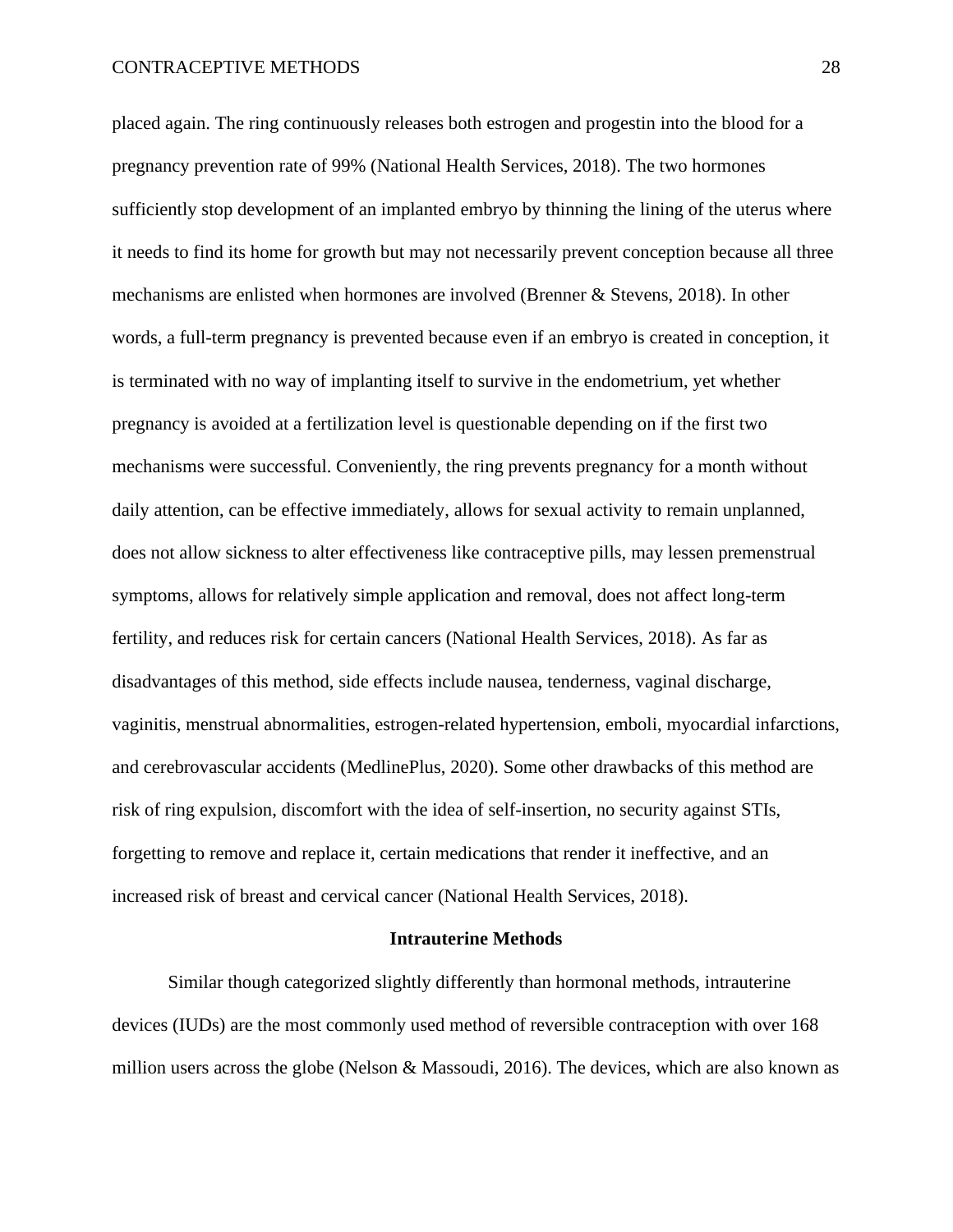intrauterine systems (IUS), are plastic T-shaped contraptions that healthcare providers place into the uterus that effectively prevent pregnancy (Office of Communications, 2017). This device sends out either progestin or copper in a contraceptive attempt that can remain in the body long term for 5 to 10 years (National Health Services, 2018). The four US Food and Drug Administration (FDA) approved IUDs are ParaGard Copper-releasing CuT IUD, levonorgesterel-releasing intrauterine system Mirena, Liletta/Levosert, and Skyla/Jaydess (Nelson & Massoudi, 2016). Mirena can remain in the body for roughly five years with a cumulative efficacy over those years of 99.3% (Bayer Healthcare Pharmaceuticals, 2019). With this high of a success rate, it can inadvertently become a top choice before physiology has been considered.

Whether the mechanism of action contains abortifacient characteristics becomes a crucial concern for those considering this method. The technique mostly has a spermicidal effect, but if the endometrial inflammatory changes destroy a fertilized ova or block implantation post fertilization is highly disputed (Nelson & Massoudi, 2016). As anticipated with progestin contraceptives, the focus is on blockade of the sperm without full prevention of ovulation, hence aborting a zygote cannot be ruled out. The copper ions hinder sperm movement and prevent stimulation of the sperm head's acrosomal enzymes required for infiltration of the eggs' zona pellucida for gamete union (Nelson & Massoudi, 2016). This deactivates the sperm. Other than the copper's spermicidal effect by thickening the cervical mucus to prevent sperm entry and fertilization, this method thins the endometrium and incompletely represses ovulation (Mayo Clinic, 2020b). In instances where the sperm manage to survive through the substandard uterine environment to meet an ovulating egg that has not been suppressed, there is no guarantee that an abortifacient mechanism has not occurred. When the first two mechanisms fail to prevent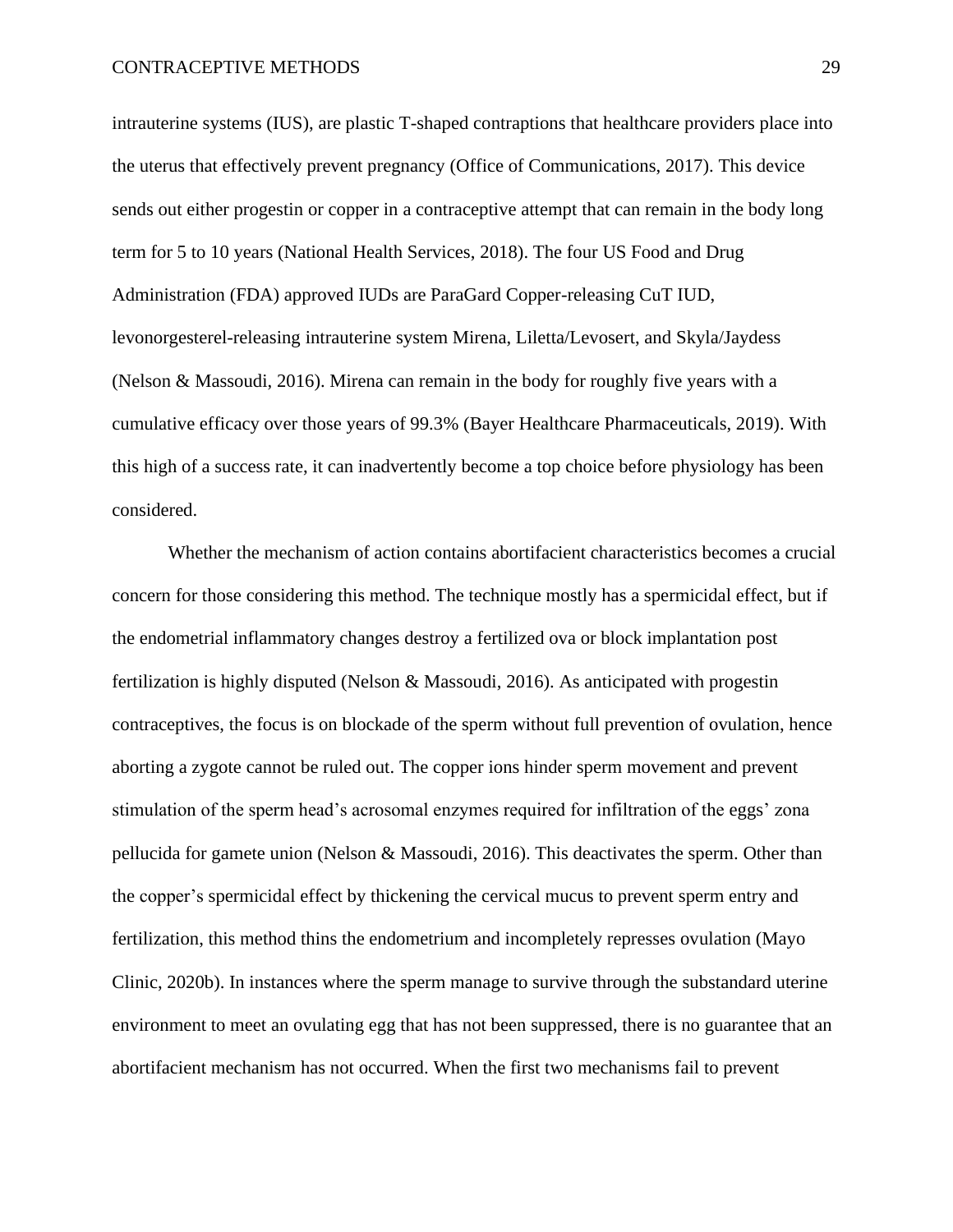pregnancy, the provision of an inadequate atmosphere for survival of the zygote in the uterine wall can act as a third contraceptive mechanism that aborts pregnancy tissue. Without a suitable home to implant itself, the zygote dies and exits the body. Listed as a "noncontraceptive benefit" in one article, IUDs act as the most effective emergency contraception when placed within 120 hours after unprotected sexual activity thanks to its placement intercepting implantation as it manipulates the endometrial cavity (Nelson & Massoudi, 2016). IUDs thwart the normal development of an embryo by taking from it a home in the uterine wall, its only means for life. Stated plainly, IUDs have the potential to put an end to life. Despite this indication of an abortion potential, direct evidence of implantation impediment by the retrievable blastocysts in the uterus has not occurred in scientific terms (Nelson & Massoudi, 2016). Nonetheless, the fact that an IUD can be placed after unprotected sex furthers the obvious point that it can end the development of a conceived life because it is considered a contraceptive option at a time when only the third mechanism would be in play even if scientists have not successfully retrieved a blastocyst to prove the mechanism as the cause of the termination of pregnancy.

An IUD has numerous strengths. This device is immediately functioning upon insertion, does not interfere with sexual pleasure, is safe while breastfeeding, and allows for resumption of fertility once removed (National Health Services, 2018). These benefits make it a desirable option for women in many different stages of life, such as teenagers, new moms, and even those near menopause. Unfortunately, there are conversely numerous down sides of this form of contraception. Vaginal bleeding may be heavier and more painful; it does not prevent STIs; there is a risk of infections during fittings, pelvic infections, thrush, perforation, rejection, displacement, uterine damage resulting in necessary surgery, and ectopic pregnancy especially if pregnancy occurs while the device is in place (National Health Services, 2018). Medical cost,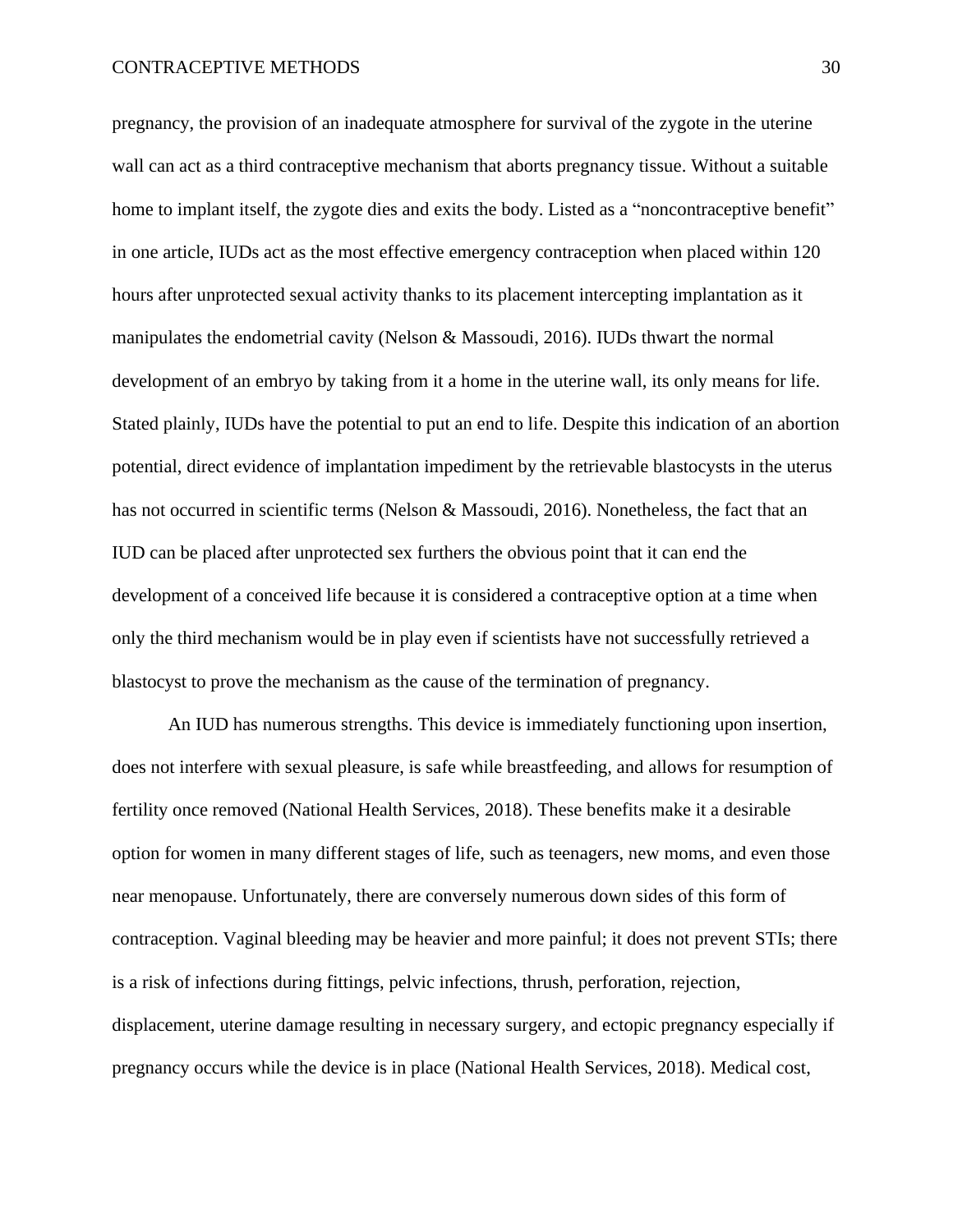accessibility, and knowledge disparities are also limitations. Women must also consider the threat of possibly causing the abortion of a fertilized ova from intense inflammatory changes of the uterine lining that could destroy the zygote or block its implantation after fertilization when choosing this method (Nelson & Massoudi, 2016). Based on the current legal system of America, this is a decision that is left in the hands of the woman.

#### **Permanent Methods**

The permanent contraceptive procedures are sterilizations involving tubal ligations for women and vasectomies for men as well as sterilization implants. Both the ligation and vasectomy methods effectively prevent pregnancy permanently. Yet, there have been recent developments of the reversibility of these methods. Furthermore, the name remains congruent with the meaning because, unless altered and reversed with another procedure, these methods remain permanent in their purpose of preventing pregnancy. There is over a 99% efficacy rate of these permanent contraceptive procedures with vasectomies having the best rate of 99.8% (Chapel Hill Obstetrics & Gynecology, 2018). Permanent methods neither prevent ovulation, nor make the endometrium uninhabitable, but rather block sperm from ever reaching the egg. Based on these mechanisms, sperm and egg should never be united; however, if by some chance that were to happen, there is no mechanism for destruction of the zygote. Without destruction of a zygote, development can continue without abortifacient mechanism.

A tubal ligation is a surgical procedure blocking and sealing the fallopian tubes which connect the ovaries with the uterus to prevent egg fertilization by sperm (National Health Services, 2018). What was once a bridge offering travel from the ovary to the uterus is now separated so that sperm cannot enter nor egg leave. Health care providers perform it under general anesthesia in a hospital either laparoscopically or as a mini-laparotomy (Chapel Hill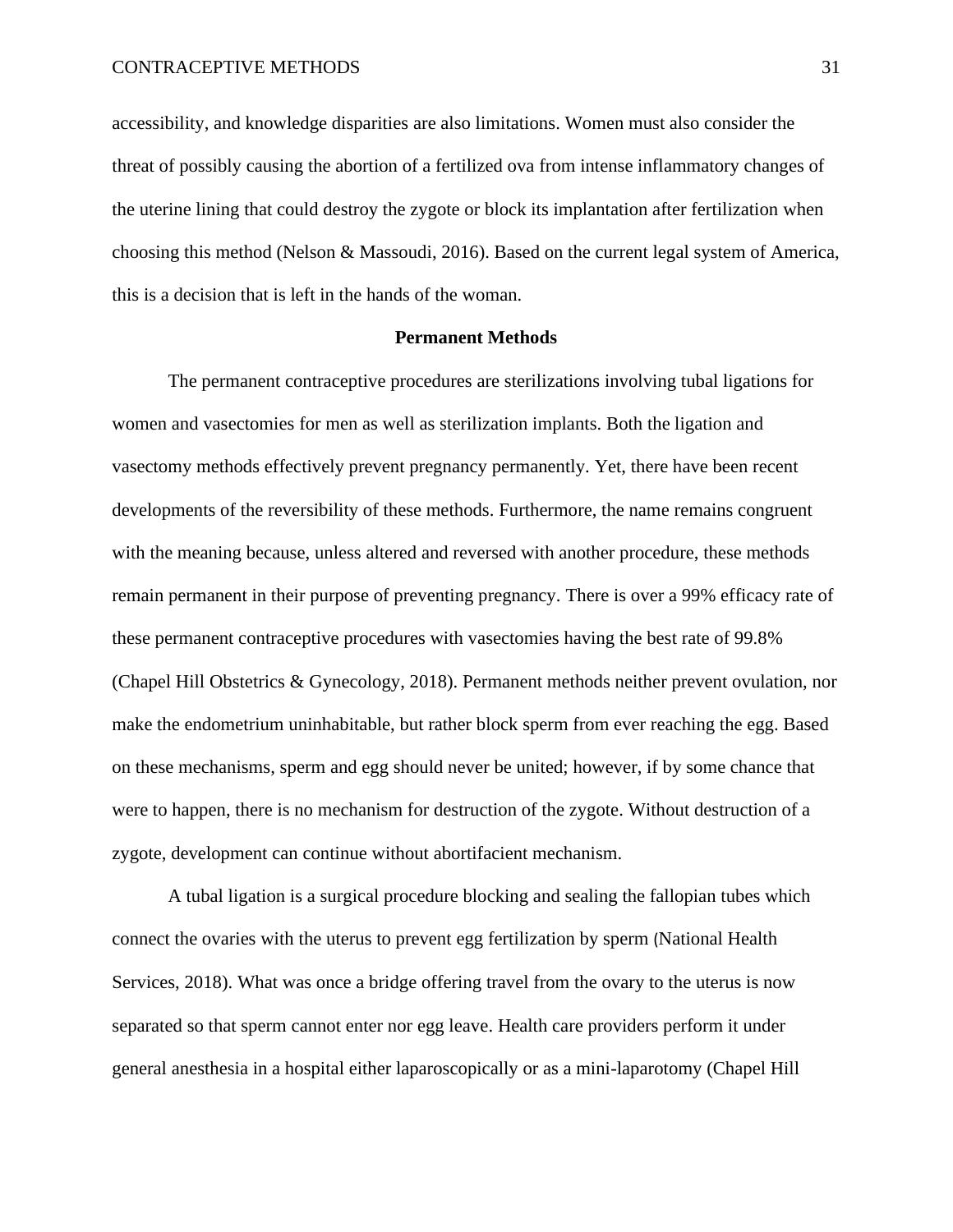Obstetrics & Gynecology, 2018). Part of the fallopian tube is blocked by clips or rings, tied, cut, or even removed as a salpingectomy if necessary (National Health Services, 2018). These are most frequently done postpartum as the procedure follows almost 10% of all deliveries (Patil  $\&$ Jensen, 2016).

A vasectomy is a minor operation that cuts and seals the vas deferens tubes in males. The vas deferens normally carry sperm from the epididymis to the ejaculatory duct where they are able to exit the body (National Health Services, 2018). Once ejaculated outside of the body, the semen cannot impregnate a woman because it no longer contains sperm. This method is 99% effective at preventing pregnancy (Urology Care Foundation, 2020). The procedure can take place in a urologist's office or in a surgery center where 1 to 2 small incisions are cut into the skin of the scrotum to block the vas deferens (Urology Care Foundation, 2020). By cutting and removing a small portion of the tube, the flow of sperm is permanently broken. After two to three months, sperm is no longer present so that pregnancy is permanently avoided (National Health Services, 2018).

The sterilization implants for women called hysteroscopic sterilization are flexible coils inserted into the fallopian tube that encourage scar tissue build up to block the tube as a barrier to the egg from the permeation of sperm (Chapel Hill Obstetrics  $\&$  Gynecology, 2018). This puts up a dam through the natural flow of movement that an egg typically travels from the ovary through the fallopian tube and into the uterus. Unfortunately, this method has come under attack as it leads to intense pain for the woman due to the embedding of the egg into the tubes. These eggs still in the tube usually can be removed only by hysterectomy, while some eggs rupture the tube and are dislodged into other parts of the body. Thus, hysteroscopic sterilization is under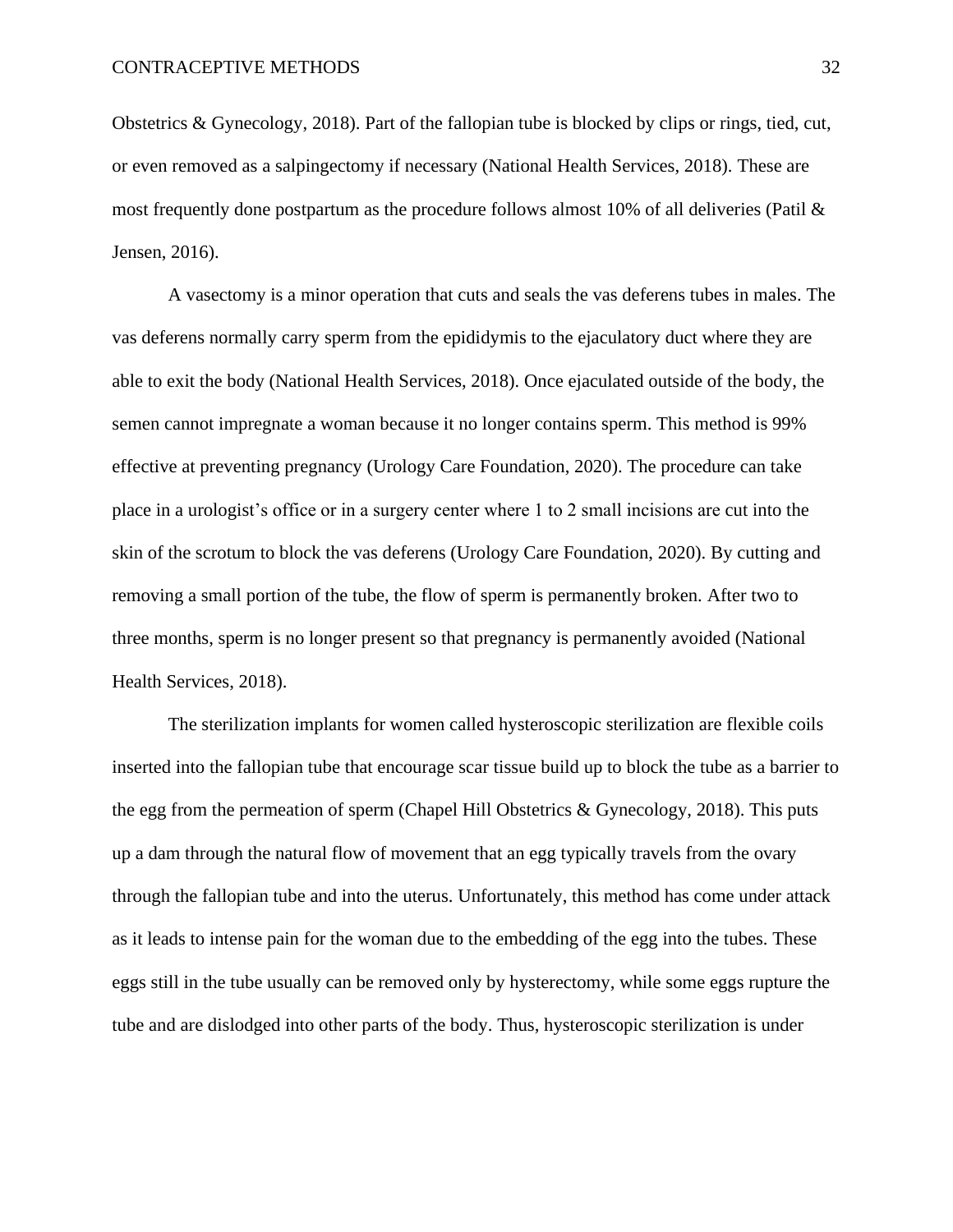scrutiny and has since come off the market while all units that have not been implanted are being returned to the provider (US Food & Drug Administration, 2019).

Tubal ligations have the benefit of being immediately effective, having no effect on sexual activity, possibly going home the same day if it only needs local anesthetics (though most require general anesthesia) and not affecting hormones so menstruation is unaffected (National Health Services, 2018). Conversely, there are risks with tubal ligations typical of any surgery like internal bleeding, infection, and organ damage, no protection from STIs, difficulty reversing it, as well as the risk of the tubes rejoining so that there is an increased frequency of ectopic pregnancies (National Health Services, 2018). With this form of pregnancy, the zygote gets stuck in the fallopian tube where it cannot survive and must be removed surgically or else it ruptures the tube. A main strength of vasectomies is that they involve minimal local anesthesia in a urologist office so that the man can return home the day of the procedure (Chapel Hill Obstetrics & Gynecology, 2018). The procedure only takes about 15 minutes after which contraception is immediately effective, and there is no impediment of sex drive or pleasure just without the presence of sperm in semen (National Health Services, 2018). However, it takes about three months for sperm to be completely cleared from semen for pregnancy to be avoided (Chapel Hill Obstetrics & Gynecology, 2018). Bruising and temporary swelling may occur as there is also small risk of infection from the surgery and no protection from STIs (National Health Services, 2018). Affordability and access may also be limitations of both forms of permanent contraception. If a reversal is desired, it may take a year before pregnancy can occur (Chapel Hill Obstetrics & Gynecology, 2018).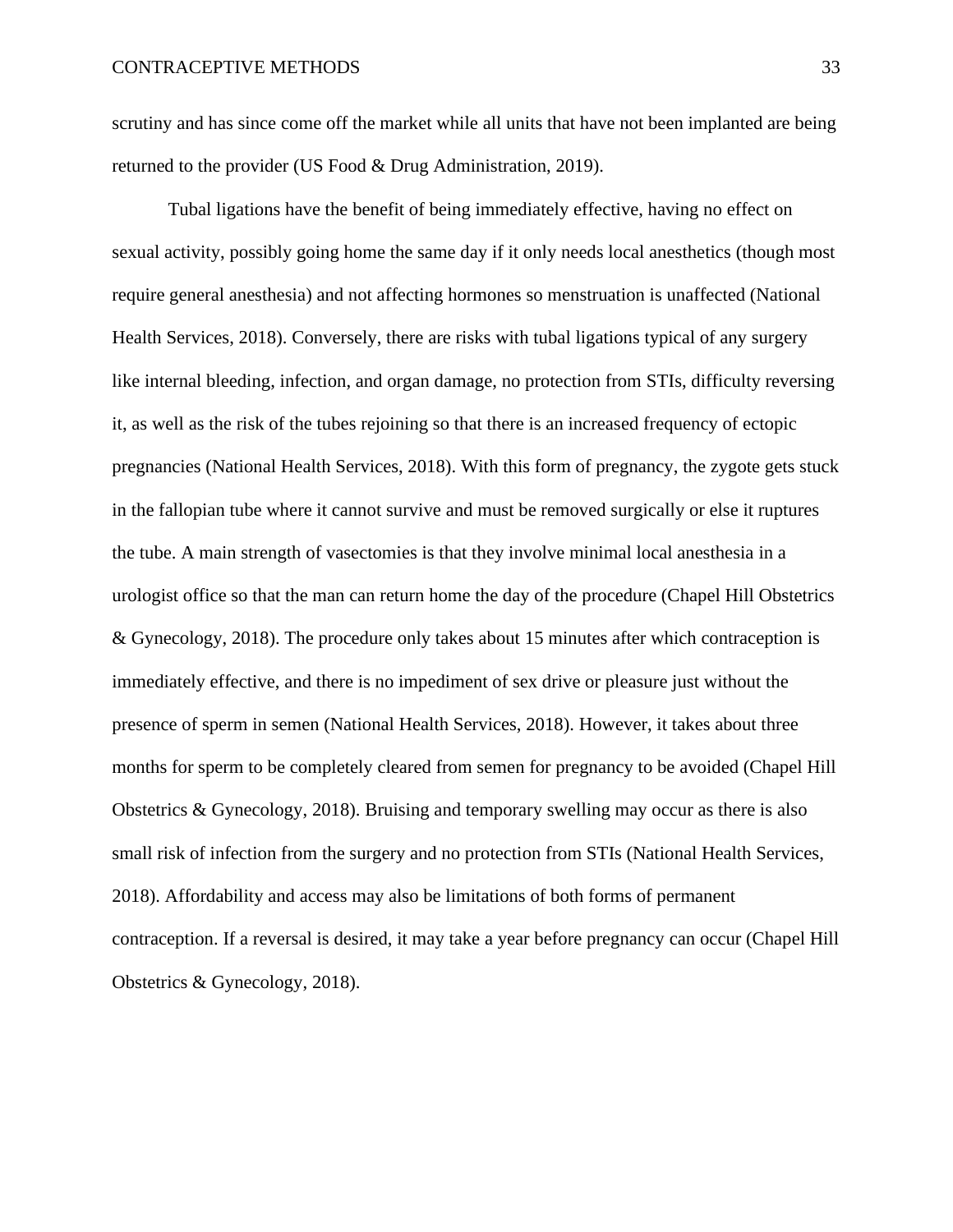#### **Conclusion**

An analysis of the plentiful options for individuals desiring a way to prevent pregnancy is necessary for an educated decision on contraception use. There are many widely recognized contraceptives: natural methods of abstinence, natural family planning, lactational amenorrhea, and coitus interruptus; artificial barrier methods: condoms, diaphragms, cervical caps, sponges, and spermicides; artificial hormonal methods: combined oral contraceptive pills, progestin-only pills, implants, injections, patches, and vaginal contraceptive rings; artificial intrauterine devices; and artificial permanent methods: tubal ligation, vasectomy, and sterilization implants. The effectiveness of the many methods are key components that initially attract interest in the mechanism. Once the methods have been described generally, briefly recounting strengths and limitations provides a more comprehensive understanding. Finally, an emphasis on the mechanisms of action brings light to the controversiality of the topic.

With the current emphasis on women's health and the termination of pregnancies, preventing the pregnancy in the first place is a beneficial topic to explore, yet people frequently overlook the science behind the mechanism. When the technique affects the woman's hormone levels of estrogen and progestin, the question of whether contraceptives are abortifacient is a crucial discussion. For all natural, barrier, and permanent methods, there is no risk of causing an abortion because sperm never meets egg to create a zygote. Although hormonal and intrauterine methods are primarily meant to prevent sperm and egg contact by inhibiting ovulation and deactivating sperm, people cannot rule out a third contraceptive backup mechanism of the hormones. This mechanism makes the uterine wall uninhabitable for a zygote to implant itself and further develop, thus, imposing its abortive function. When hormonal contraceptives are used, it is impossible to identify which mechanism was in effect to prevent pregnancy. During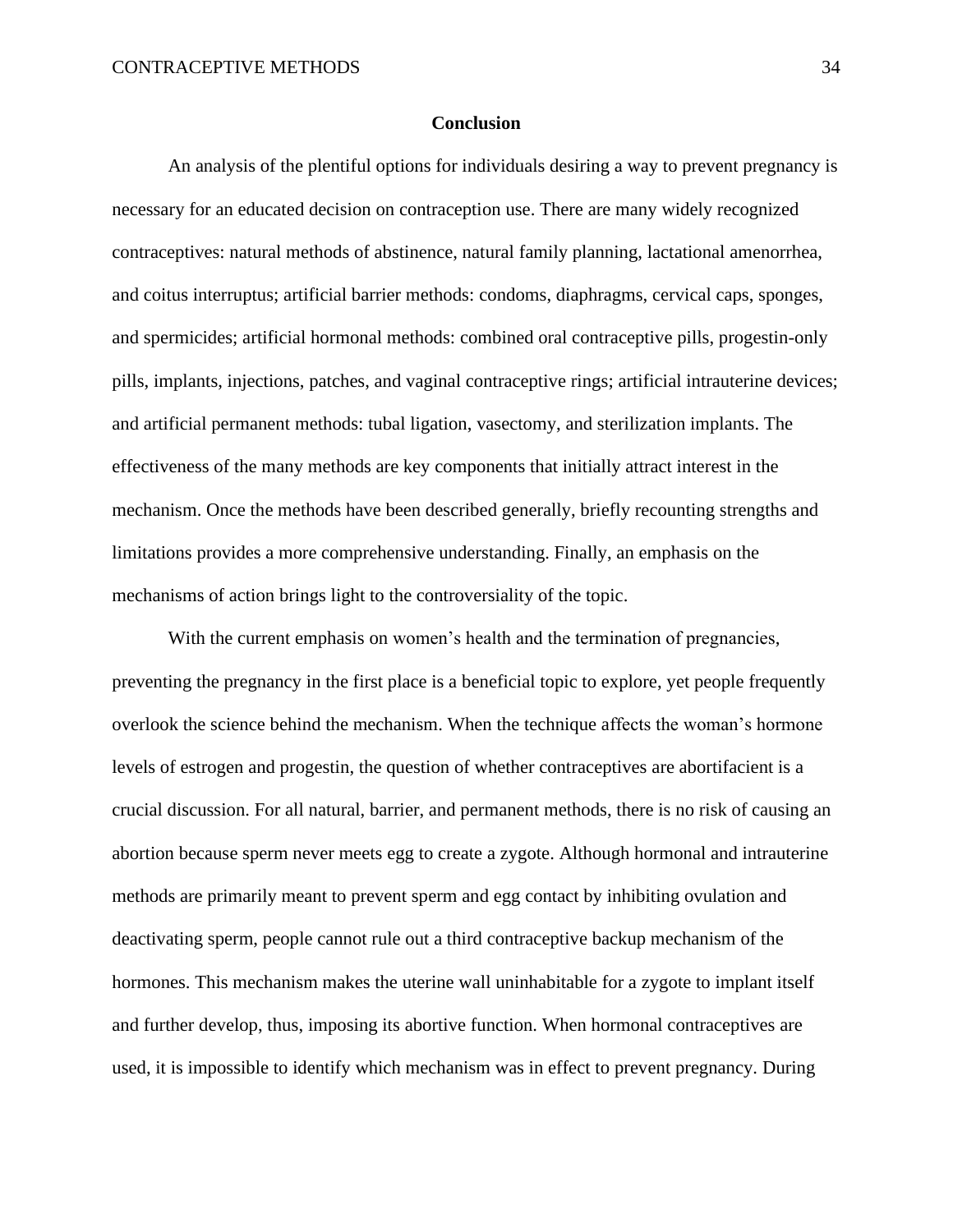any given month of ovulation where women do not avoid sexual activity, if they use hormonal means for contraception, an abortion is a possibility. The decision, based on ethical implications for use of contraceptives attained from this information, is in the hands of the reader.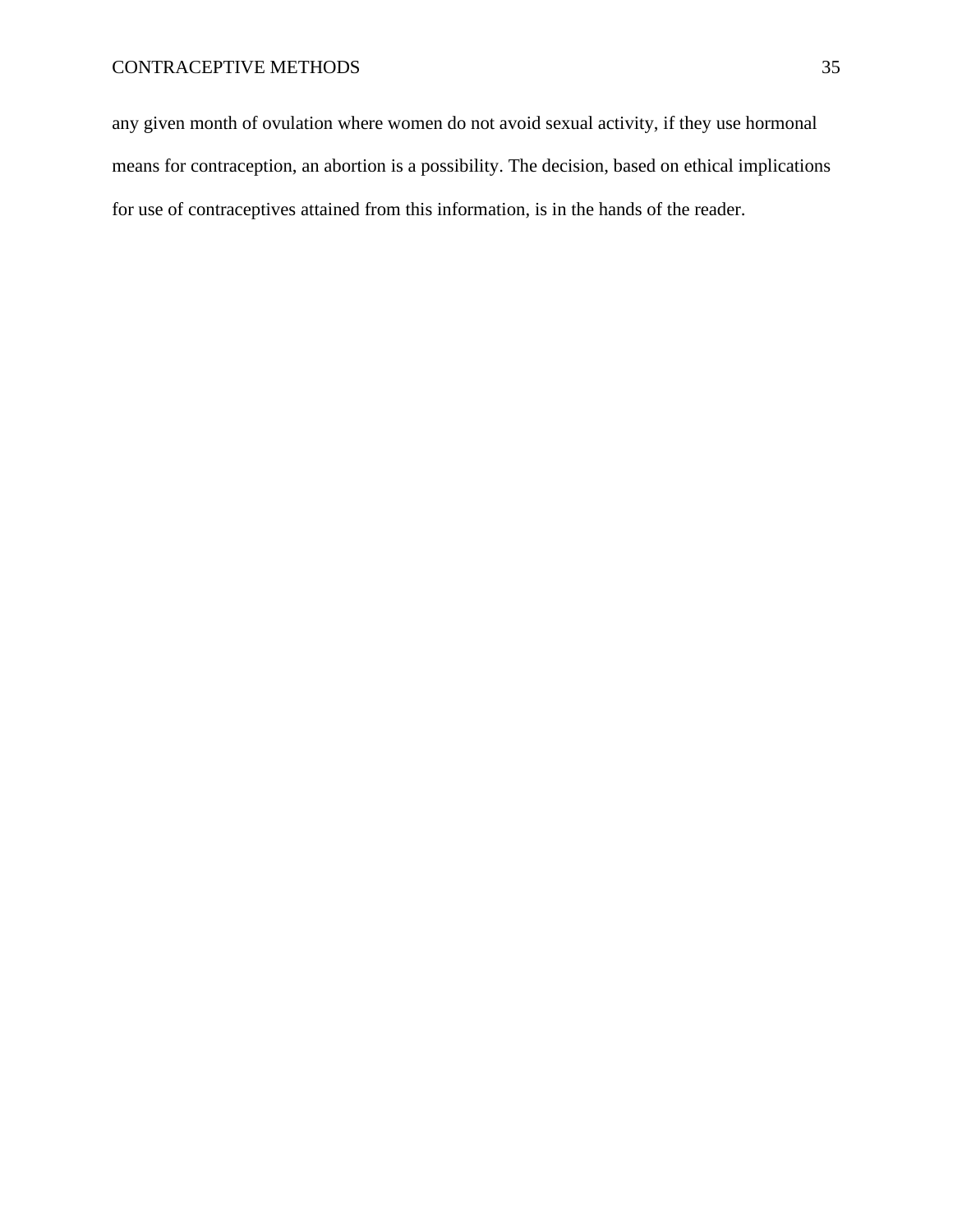# **References**

American College of Obstetricians & Gynecologists. (2018). Barrier methods of birth control: Spermicide, condom, sponge, diaphragm, and cervical cap. *ACOG women's health care physicians.* [https://www.acog.org/Patients/FAQs/Barrier-Methods-of-Birth-Control-](https://www.acog.org/Patients/FAQs/Barrier-Methods-of-Birth-Control-Spermicide-Condom-Sponge-Diaphragm-and-Cervical-Cap?IsMobileSet=false)[Spermicide-Condom-Sponge-Diaphragm-and-Cervical-Cap?IsMobileSet=false](https://www.acog.org/Patients/FAQs/Barrier-Methods-of-Birth-Control-Spermicide-Condom-Sponge-Diaphragm-and-Cervical-Cap?IsMobileSet=false)

American Pregnancy Association. (2019). *Abstinence.*

<https://americanpregnancy.org/preventing-pregnancy/abstinence/>

Bayer Healthcare Pharmaceuticals. (2019). *Mirena (levonorgestrel-releasing intrauterine system).* [https://hcp.mirena-](https://hcp.mirena-us.com/?utm_source=google&utm_medium=cpc&utm_campaign=Consideration_Unbranded_HCP_%3BS%3BPH%3BBR%3BWH%3BHCP%3BTRE&utm_content=Intrauterine+-+Exact&utm_term=intrauterine+device&matchtype=e&device=c&adposition=1t1&loc=9004038&gclid=CjwKCAiAluLvBRASEiwAAbX3GZTZgrxfKrUwOkD8J1C__5GCDpnMmb02_ACuL1bd3ZZpLAFlL-aEFhoC-Z4QAvD_BwE&gclsrc=aw.ds)

[us.com/?utm\\_source=google&utm\\_medium=cpc&utm\\_campaign=Consideration\\_Unbr](https://hcp.mirena-us.com/?utm_source=google&utm_medium=cpc&utm_campaign=Consideration_Unbranded_HCP_%3BS%3BPH%3BBR%3BWH%3BHCP%3BTRE&utm_content=Intrauterine+-+Exact&utm_term=intrauterine+device&matchtype=e&device=c&adposition=1t1&loc=9004038&gclid=CjwKCAiAluLvBRASEiwAAbX3GZTZgrxfKrUwOkD8J1C__5GCDpnMmb02_ACuL1bd3ZZpLAFlL-aEFhoC-Z4QAvD_BwE&gclsrc=aw.ds) [anded\\_HCP\\_%3BS%3BPH%3BBR%3BWH%3BHCP%3BTRE&utm\\_content=Intraute](https://hcp.mirena-us.com/?utm_source=google&utm_medium=cpc&utm_campaign=Consideration_Unbranded_HCP_%3BS%3BPH%3BBR%3BWH%3BHCP%3BTRE&utm_content=Intrauterine+-+Exact&utm_term=intrauterine+device&matchtype=e&device=c&adposition=1t1&loc=9004038&gclid=CjwKCAiAluLvBRASEiwAAbX3GZTZgrxfKrUwOkD8J1C__5GCDpnMmb02_ACuL1bd3ZZpLAFlL-aEFhoC-Z4QAvD_BwE&gclsrc=aw.ds)  $rine++$ 

[+Exact&utm\\_term=intrauterine+device&matchtype=e&device=c&adposition=1t1&loc](https://hcp.mirena-us.com/?utm_source=google&utm_medium=cpc&utm_campaign=Consideration_Unbranded_HCP_%3BS%3BPH%3BBR%3BWH%3BHCP%3BTRE&utm_content=Intrauterine+-+Exact&utm_term=intrauterine+device&matchtype=e&device=c&adposition=1t1&loc=9004038&gclid=CjwKCAiAluLvBRASEiwAAbX3GZTZgrxfKrUwOkD8J1C__5GCDpnMmb02_ACuL1bd3ZZpLAFlL-aEFhoC-Z4QAvD_BwE&gclsrc=aw.ds) [=9004038&gclid=CjwKCAiAluLvBRASEiwAAbX3GZTZgrxfKrUwOkD8J1C\\_\\_5GC](https://hcp.mirena-us.com/?utm_source=google&utm_medium=cpc&utm_campaign=Consideration_Unbranded_HCP_%3BS%3BPH%3BBR%3BWH%3BHCP%3BTRE&utm_content=Intrauterine+-+Exact&utm_term=intrauterine+device&matchtype=e&device=c&adposition=1t1&loc=9004038&gclid=CjwKCAiAluLvBRASEiwAAbX3GZTZgrxfKrUwOkD8J1C__5GCDpnMmb02_ACuL1bd3ZZpLAFlL-aEFhoC-Z4QAvD_BwE&gclsrc=aw.ds) [DpnMmb02\\_ACuL1bd3ZZpLAFlL-aEFhoC-Z4QAvD\\_BwE&gclsrc=aw.ds](https://hcp.mirena-us.com/?utm_source=google&utm_medium=cpc&utm_campaign=Consideration_Unbranded_HCP_%3BS%3BPH%3BBR%3BWH%3BHCP%3BTRE&utm_content=Intrauterine+-+Exact&utm_term=intrauterine+device&matchtype=e&device=c&adposition=1t1&loc=9004038&gclid=CjwKCAiAluLvBRASEiwAAbX3GZTZgrxfKrUwOkD8J1C__5GCDpnMmb02_ACuL1bd3ZZpLAFlL-aEFhoC-Z4QAvD_BwE&gclsrc=aw.ds)

Belmonte, E., Gavilanes, M. A., Alvarez del Vayo, M., & Ramirez, V. (2018). Religion: The sin of birth control. *Medicamentalia*.<https://medicamentalia.org/contraceptives/religion/>

Brenner, G. & Stevens, C. (2018). *Pharmacology* (5<sup>th</sup> ed.). Elsevier.

Burchum, J. R. & Rosenthal, L. D. (2019). *Lehne's pharmacology for nursing care*. (10<sup>th</sup> ed.) Pageburstls. Elsevier/Saunders.

<https://pageburstls.elsevier.com/#/books/9780323512275/>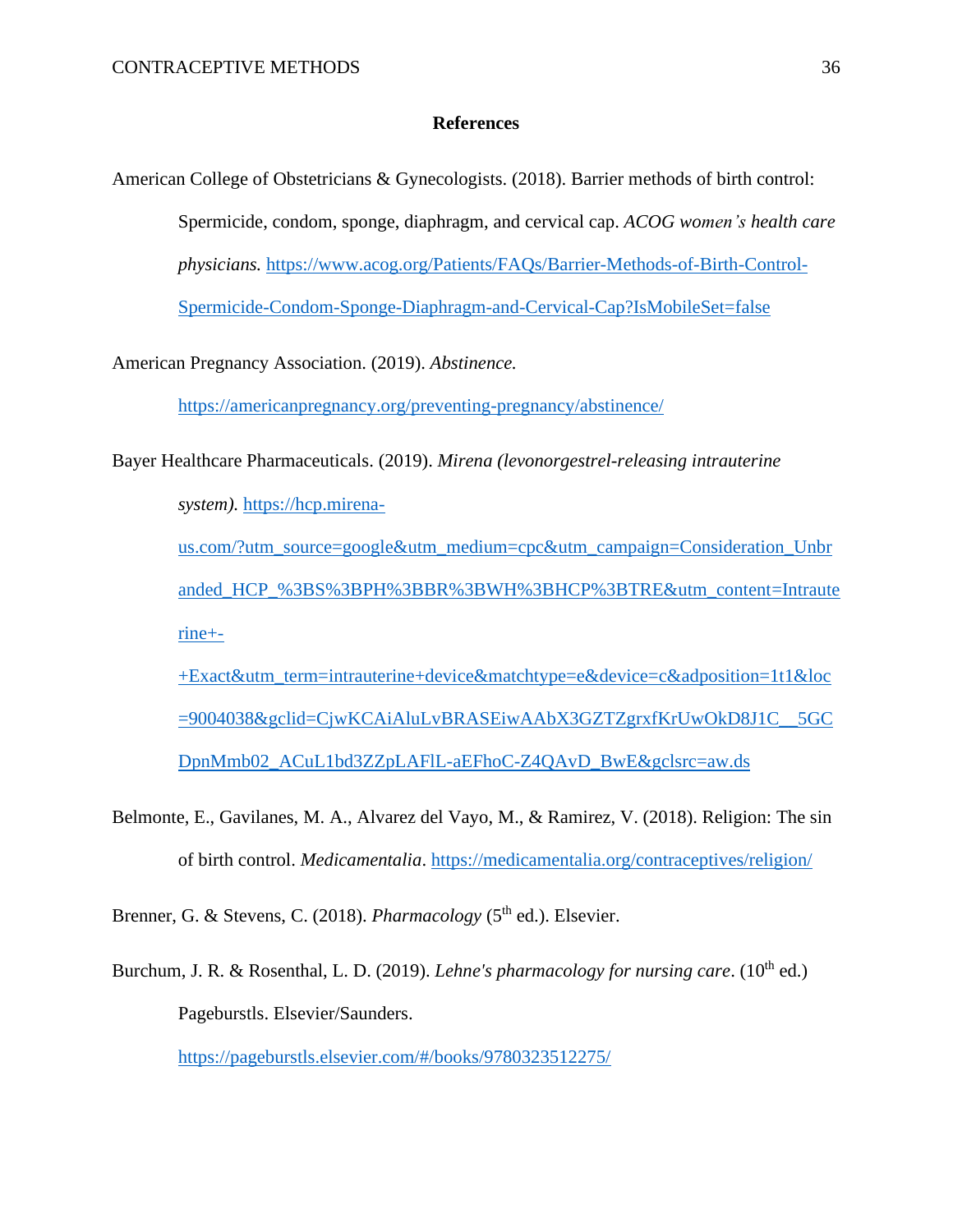Centers for Disease Control & Prevention. (2017). *Coitus interruptus (withdrawal).* Reproductive health.

<https://www.cdc.gov/reproductivehealth/contraception/mmwr/mec/appendixh.html>

- Centers for Disease Control & Prevention. (2019). *Contraception: Birth control methods*. Reproductive health.<https://www.cdc.gov/reproductivehealth/contraception/index.htm>
- Chapel Hill Obstetrics & Gynecology. (2018). *Best options for permanent birth control.* <https://chapelhillobgyn.com/blog/best-options-for-permanent-birth-control/>
- Coly, S. (2019). LAM- the lactational amenorrhea method. *World alliance for breastfeeding action.* <https://www.waba.org.my/resources/lam/>
- Cooper, D. B. & Mahdy, H. (2019). Oral contraceptive pills. *National institutes of health.* US national library of medicine. National center for biotechnology information. *StatPearls publishing*.<https://www.ncbi.nlm.nih.gov/books/NBK430882/>
- Dreweke, J. (2014). Contraception is not abortion: The strategic campaign of antiabortion groups to persuade the public otherwise. *Guttmacher institute, 17*(4). [https://www.guttmacher.org/gpr/2014/12/contraception-not-abortion-strategic](https://www.guttmacher.org/gpr/2014/12/contraception-not-abortion-strategic-campaign-antiabortion-groups-persuade-public)[campaign-antiabortion-groups-persuade-public](https://www.guttmacher.org/gpr/2014/12/contraception-not-abortion-strategic-campaign-antiabortion-groups-persuade-public)
- Family Doctor. (2017). Natural family planning. *American academy of family physicians.* <https://familydoctor.org/natural-family-planning/>
- Family Planning. (2019). Contraception methods. *New Zealand Family Planning.* [https://www.familyplanning.org.nz/advice/contraception/contraception](https://www.familyplanning.org.nz/advice/contraception/contraception-methods#FertilityAwareness)[methods#FertilityAwareness](https://www.familyplanning.org.nz/advice/contraception/contraception-methods#FertilityAwareness)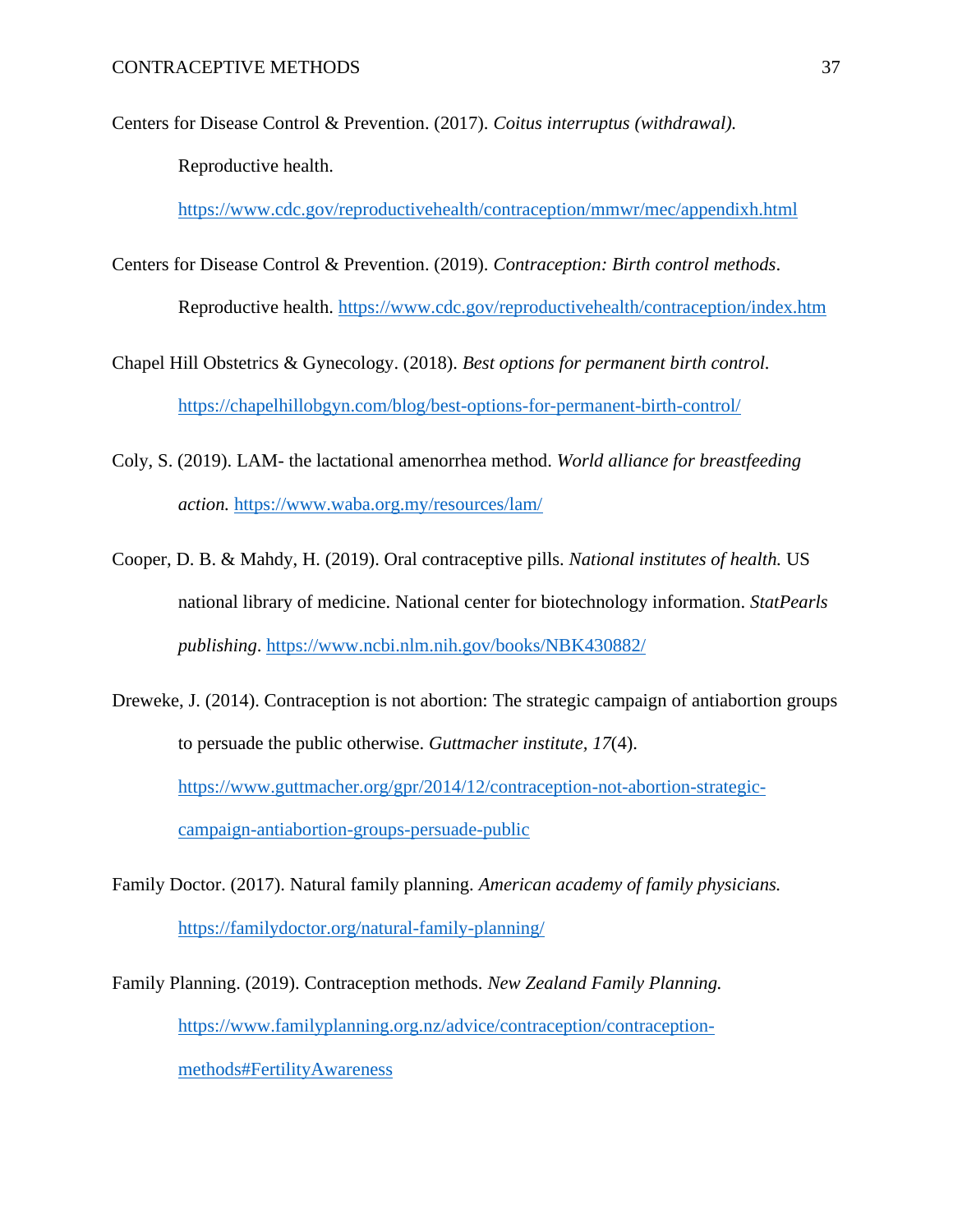- Health & Human Services. (2019). Birth control methods*. Office of Population Affairs*. <https://www.hhs.gov/opa/pregnancy-prevention/birth-control-methods/index.html>
- Healthwise Staff. (2018). Barrier methods of birth control. *Health link British Columbia.* <https://www.healthlinkbc.ca/health-topics/zm2456>
- Mayo Clinic. (2019). Contraceptive sponge. Patient care and health information. *Mayo foundation for medical education and research*. [https://www.mayoclinic.org/tests](https://www.mayoclinic.org/tests-procedures/contraceptive-sponge/about/pac-20384547)[procedures/contraceptive-sponge/about/pac-20384547](https://www.mayoclinic.org/tests-procedures/contraceptive-sponge/about/pac-20384547)
- Mayo Clinic. (2020a). Estrogen and progestin oral contraceptives (oral route). Drugs and supplements. *Mayo foundation for medical education and research*. [https://www.mayoclinic.org/drugs-supplements/estrogen-and-progestin-oral](https://www.mayoclinic.org/drugs-supplements/estrogen-and-progestin-oral-contraceptives-oral-route/description/drg-20069422)[contraceptives-oral-route/description/drg-20069422](https://www.mayoclinic.org/drugs-supplements/estrogen-and-progestin-oral-contraceptives-oral-route/description/drg-20069422)
- Mayo Clinic. (2020b). Hormonal IUD (Mirena). *Mayo foundation for medical education and research.* <https://www.mayoclinic.org/tests-procedures/mirena/about/pac-20391354>
- Mayo Clinic Staff. (2020). Withdrawal method (coitus interruptus). *Mayo foundation for medical education and research.* [https://www.mayoclinic.org/tests-procedures/withdrawal](https://www.mayoclinic.org/tests-procedures/withdrawal-method/about/pac-20395283)[method/about/pac-20395283](https://www.mayoclinic.org/tests-procedures/withdrawal-method/about/pac-20395283)
- MedlinePlus. (2020). Birth control slow release methods. *Medical encyclopedia.* National institutes of health. US national library of medicine. US department of health and human services.<https://medlineplus.gov/ency/article/007555.htm>
- National Health Services. (2018). *Your contraception guide: Methods of contraception.* <https://www.nhs.uk/conditions/contraception/>